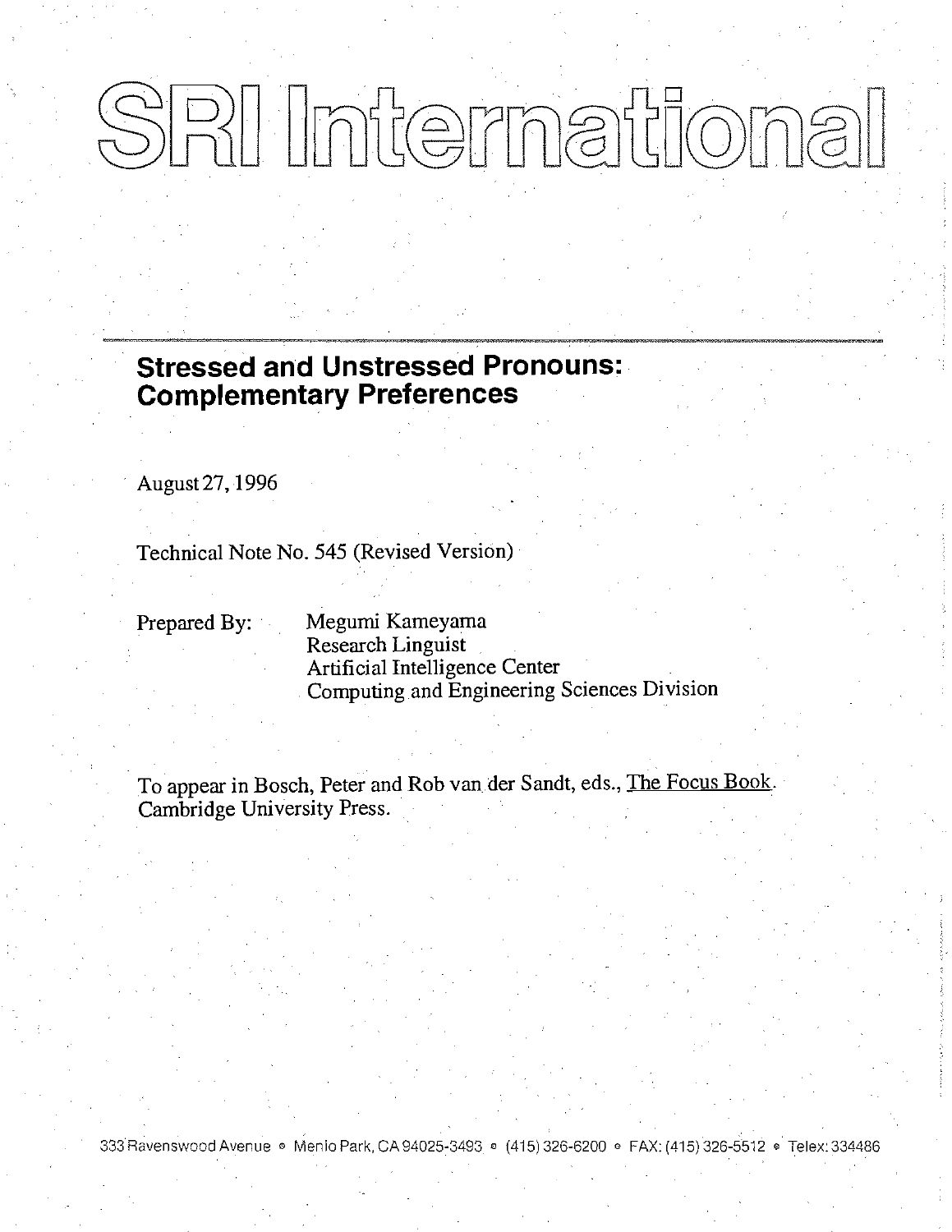| <b>Report Documentation Page</b>                                                                                                                                                                                                                                                                                                                                                                                                                                                                                                                                                                                                                                                                                                                                                                                                                                   |                             |                              |                                                     |                | Form Approved<br>OMB No. 0704-0188                 |  |
|--------------------------------------------------------------------------------------------------------------------------------------------------------------------------------------------------------------------------------------------------------------------------------------------------------------------------------------------------------------------------------------------------------------------------------------------------------------------------------------------------------------------------------------------------------------------------------------------------------------------------------------------------------------------------------------------------------------------------------------------------------------------------------------------------------------------------------------------------------------------|-----------------------------|------------------------------|-----------------------------------------------------|----------------|----------------------------------------------------|--|
| Public reporting burden for the collection of information is estimated to average 1 hour per response, including the time for reviewing instructions, searching existing data sources, gathering and<br>maintaining the data needed, and completing and reviewing the collection of information. Send comments regarding this burden estimate or any other aspect of this collection of information,<br>including suggestions for reducing this burden, to Washington Headquarters Services, Directorate for Information Operations and Reports, 1215 Jefferson Davis Highway, Suite 1204, Arlington<br>VA 22202-4302. Respondents should be aware that notwithstanding any other provision of law, no person shall be subject to a penalty for failing to comply with a collection of information if it<br>does not display a currently valid OMB control number. |                             |                              |                                                     |                |                                                    |  |
| <b>1. REPORT DATE</b><br>27 AUG 1996                                                                                                                                                                                                                                                                                                                                                                                                                                                                                                                                                                                                                                                                                                                                                                                                                               | 2. REPORT TYPE              |                              | <b>3. DATES COVERED</b><br>00-08-1996 to 00-08-1996 |                |                                                    |  |
| <b>4. TITLE AND SUBTITLE</b>                                                                                                                                                                                                                                                                                                                                                                                                                                                                                                                                                                                                                                                                                                                                                                                                                                       |                             |                              |                                                     |                | 5a. CONTRACT NUMBER                                |  |
| <b>Stressed and Unstressed Pronouns: Complementary Preferences</b>                                                                                                                                                                                                                                                                                                                                                                                                                                                                                                                                                                                                                                                                                                                                                                                                 |                             |                              |                                                     |                | <b>5b. GRANT NUMBER</b>                            |  |
|                                                                                                                                                                                                                                                                                                                                                                                                                                                                                                                                                                                                                                                                                                                                                                                                                                                                    |                             |                              |                                                     |                | <b>5c. PROGRAM ELEMENT NUMBER</b>                  |  |
| 6. AUTHOR(S)                                                                                                                                                                                                                                                                                                                                                                                                                                                                                                                                                                                                                                                                                                                                                                                                                                                       |                             |                              |                                                     |                | 5d. PROJECT NUMBER                                 |  |
|                                                                                                                                                                                                                                                                                                                                                                                                                                                                                                                                                                                                                                                                                                                                                                                                                                                                    |                             |                              |                                                     |                | <b>5e. TASK NUMBER</b>                             |  |
|                                                                                                                                                                                                                                                                                                                                                                                                                                                                                                                                                                                                                                                                                                                                                                                                                                                                    |                             |                              |                                                     |                | <b>5f. WORK UNIT NUMBER</b>                        |  |
| 7. PERFORMING ORGANIZATION NAME(S) AND ADDRESS(ES)<br>SRI International, 333 Ravenswood Avenue, Menlo Park, CA, 94025                                                                                                                                                                                                                                                                                                                                                                                                                                                                                                                                                                                                                                                                                                                                              |                             |                              |                                                     |                | 8. PERFORMING ORGANIZATION<br><b>REPORT NUMBER</b> |  |
| 9. SPONSORING/MONITORING AGENCY NAME(S) AND ADDRESS(ES)                                                                                                                                                                                                                                                                                                                                                                                                                                                                                                                                                                                                                                                                                                                                                                                                            |                             |                              |                                                     |                | 10. SPONSOR/MONITOR'S ACRONYM(S)                   |  |
|                                                                                                                                                                                                                                                                                                                                                                                                                                                                                                                                                                                                                                                                                                                                                                                                                                                                    |                             |                              |                                                     |                | <b>11. SPONSOR/MONITOR'S REPORT</b><br>NUMBER(S)   |  |
| 12. DISTRIBUTION/AVAILABILITY STATEMENT<br>Approved for public release; distribution unlimited                                                                                                                                                                                                                                                                                                                                                                                                                                                                                                                                                                                                                                                                                                                                                                     |                             |                              |                                                     |                |                                                    |  |
| <b>13. SUPPLEMENTARY NOTES</b>                                                                                                                                                                                                                                                                                                                                                                                                                                                                                                                                                                                                                                                                                                                                                                                                                                     |                             |                              |                                                     |                |                                                    |  |
| 14. ABSTRACT                                                                                                                                                                                                                                                                                                                                                                                                                                                                                                                                                                                                                                                                                                                                                                                                                                                       |                             |                              |                                                     |                |                                                    |  |
| <b>15. SUBJECT TERMS</b>                                                                                                                                                                                                                                                                                                                                                                                                                                                                                                                                                                                                                                                                                                                                                                                                                                           |                             |                              |                                                     |                |                                                    |  |
| 16. SECURITY CLASSIFICATION OF:                                                                                                                                                                                                                                                                                                                                                                                                                                                                                                                                                                                                                                                                                                                                                                                                                                    | <b>17. LIMITATION OF</b>    | 18. NUMBER                   | 19a. NAME OF                                        |                |                                                    |  |
| a. REPORT<br>unclassified                                                                                                                                                                                                                                                                                                                                                                                                                                                                                                                                                                                                                                                                                                                                                                                                                                          | b. ABSTRACT<br>unclassified | c. THIS PAGE<br>unclassified | <b>ABSTRACT</b>                                     | OF PAGES<br>22 | <b>RESPONSIBLE PERSON</b>                          |  |

**Standard Form 298 (Rev. 8-98)**<br>Prescribed by ANSI Std Z39-18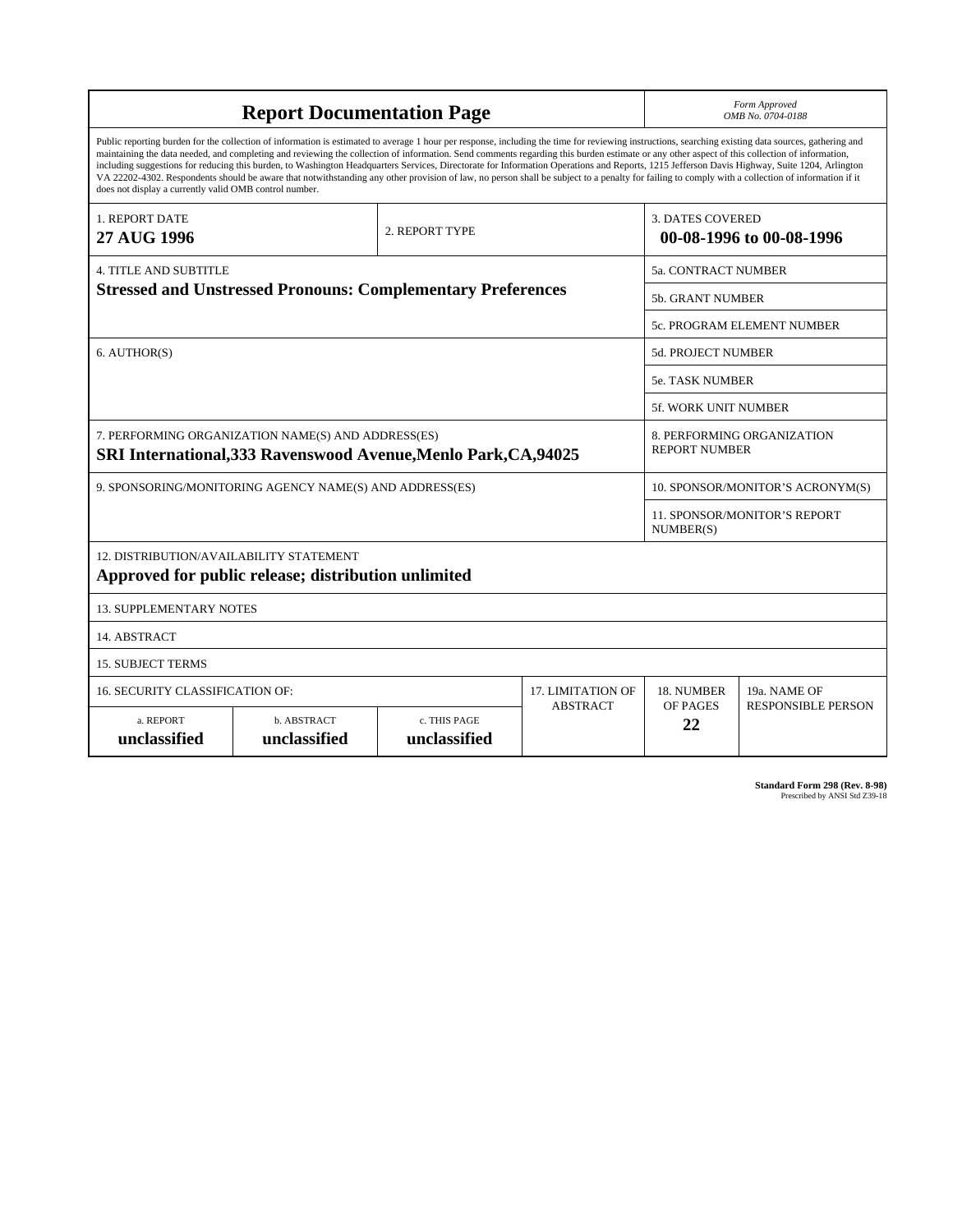# **Stressed and Unstressed Pronouns: Complementary Preferences**

## Megumi Kameyama

### **SRI** International

#### Abstract

I present a unified account of interpretation preferences of stressed and unstressed pronouns in discourse. The central intuition is the Complementary Preference Hypothesis that predicts the interpretation preference of a stressed pronoun from that of an unstressed pronoun in the same discourse position. The base preference must be computed in a total pragmatics module including commonsense preferences. The focus constraint in Rooth's theory of semantic focus is interpreted to be the salient subset of the domain in the local attentional state in the discourse context independently motivated for other purposes in Centering Theory.

#### 1 INTRODUCTION

Stressed pronouns present a peculiar class of anaphoric expressions. Informally, they communicate "old" as well as "new" information. They are also at odds with the Topic-Focus Articulation (TFA)(Sgall, Hajičová, and Panevová, 1986) — contextually bound, which is typical of Topic, in spite of being in an intonational focus, which is a defining property of Focus and common for a *contextually unbound* expression. They can also exemplify the different notions of "focus"  $-$  psychological, semantic, or contrastive focus (Gundel, this volume) — and can even combine them all at once. Unstressed pronouns (e.g., he, she, it, they) and their stressed counterparts (e.g., HE, SHE, THAT, THEY) often lead to drastically different interpretations.<sup>1</sup> (Henceforth, stressed pronouns are in all uppercase.)

An account of the semantics and pragmatics of stressed pronouns needs to explicate their peculiar hybrid behaviors and relation to unstressed pronouns. Example (1) below shows two alternative continuations of the first utterance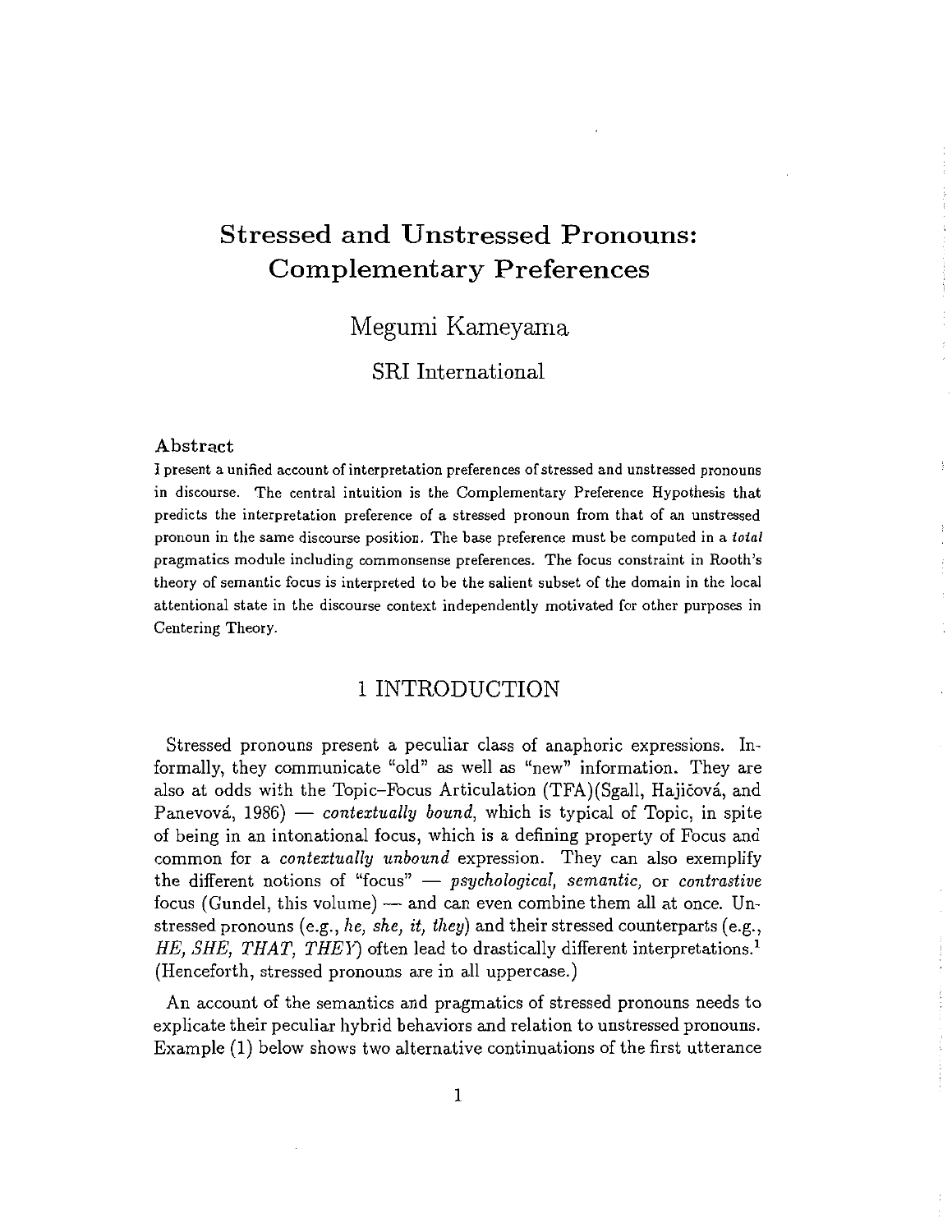— using an unstressed he and stressed  $HE$ . The preferred interpretations indicated in the parentheses are opposite from each other.

(1) John hit Bill. Then  $\{he \mid HE\}$  was injured.  $(he := Bill)(HE := John)$ 

Similarly, variations of Lakoff's (1971) example, (2) and (3) below, show opposite preferred interpretations.

- $(2)$  Paul called Jim a Republican. Then he insulted him. (Paul insulted Jim)
- (3) Paul called Jim a Republican. Then  $HE$  insulted  $HIM$ . (Jim insulted Paul)

In (2), the preferred interpretation of the unstressed pronouns establishes grammatical parallelism between the two utterances. In (3), the preferred interpretation of the stressed pronouns is the opposite from (2), and the discourse acquires an additional assumption that "x insults y" follows from "x calls y a Republican."

The present approach focuses on the interpretation differences between the stressed and unstressed counterparts – the stressed and unstressed versions of the same pronominal form in the same *position* in discourse as well as in a sentence. I assume that stressed and unstressed counterparts have exactly the same denotational range — the same range of *possible* values. They also share the same interpretation problem of choosing the *preferred* value. The difference then comes from the latter. What is the difference in the preferred values of unstressed and stressed counterparts? Is there a systematic relation between them? Does one preferred value *predict* the other?

I claim that the difference between stressed and unstressed counterparts is in the presuppositions, and that there is a systematic relation between them coming from the interaction between the *semantic focus interpretation* of the stressed pronoun and the *centering principles* associated with its unstressed counterpart. The centering principles here are extended in the sense that they are part of the *total* pragmatics that includes commonsense preferences.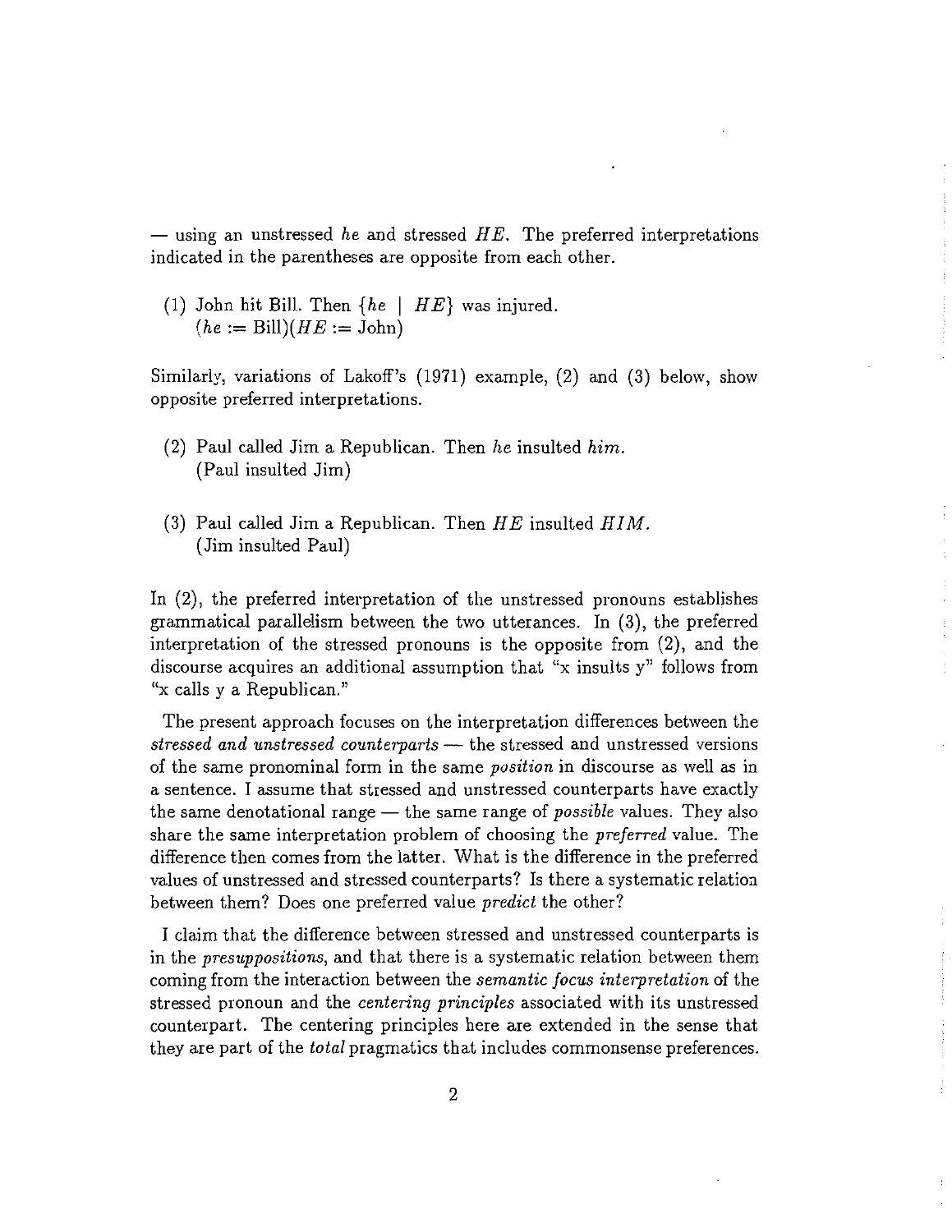Under this unified approach, the systematic relation between the stressed and unstressed counterparts is that of a *complementary preference* within a suitable subset of the domain.

#### 2 THE STRESSED PRONOUN AND SEMANTIC FOCUS

Rooth (1992) develops a theory of focus interpretation in terms of restricted *alternative semantics*, where the focus semantics introduces a presupposed constraint using a *focus interpretation operator*  $\sim$ . A focus phrase (or sentence)  $\alpha$  has a focus interpretation operator with a variable  $C(\sim C)$ . C may denote either individuals or sets of objects of the same type as the denotation of  $\alpha$ , which are the elements or subsets of the focus semantic value of  $\alpha$  (henceforth  $[[\alpha]]^f$ ). C must contain the *ordinary semantic value* of  $\alpha$ (henceforth  $[{\alpha}]^{\circ}$ ) and at least one more element or subset of C distinct from  $[[\alpha]]^o$ , which is the contrasting element or subset for  $[[\alpha]]^o$ . Rooth points out that the value of C is a discourse entity to which C is anaphoric, and that the important question is how to constrain it. This opens up focus interpretation to all sorts of discourse-pragmatic effects. In this paper, I will notationally distinguish two types of presuppositional constraints after Rooth  $(1993)$  — C for a set of propositions and F for a set of entities (individuals or groups of individuals).

The Semantics of Stressed Pronouns. According to this theory of semantic focus, a stressed HE presupposes a constraint  $\sim F$  that there is a contextually determined set of entities  $([[HE]]' = \{x \mid x \in F \subseteq E\}$  where E is the domain of individuals) with at least two members  $-$  the denotation of HE ( $\left[\left[HE\right]\right]$ <sup>o</sup>) and at least one more contrasting individual. F is the contextually available alternatives or the focus semantic value of HE.  $[HE]$ <sup>o</sup> is an element of F, and F is a subset of E  $([[HE]]^{\circ} \in [[HE]]^{\prime} = F \subseteq E$ . An utterance (i.e., a sentence token in a context) with a focused element presupposes a constraint  $\sim C$  that there is a contextually determined set of propositions obtained by instantiating a set abstraction with the alternative values of the focused element — for instance, " $HE$  was injured" presupposes a constraint  $\sim C$  whose value is a set of propositions obtained by instantiating the focus semantic value  $\{injured(x) | x \in E\}$  with the alternative values of  $[[HE]]^f$ . The ordinary semantic value of the utterance is a truth value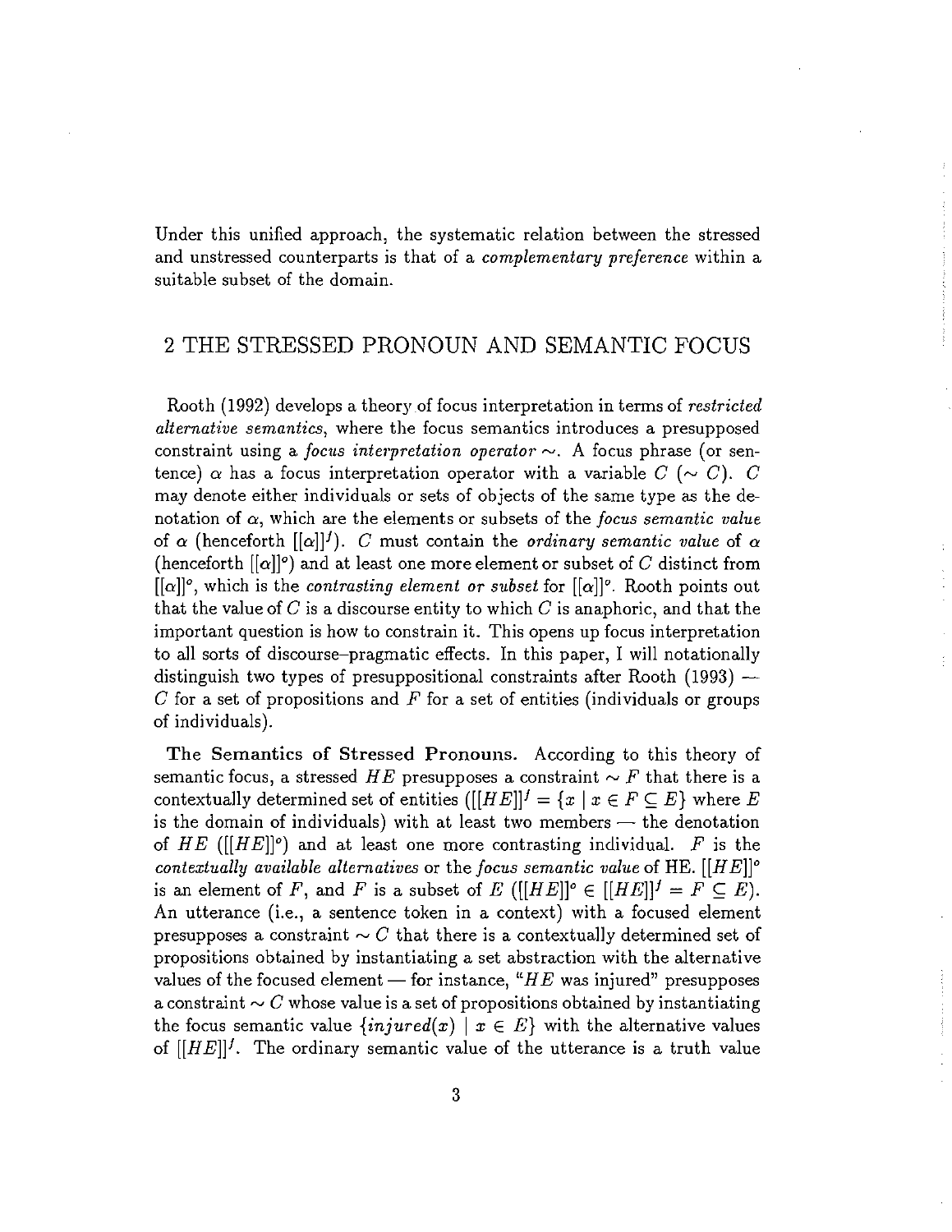that is an element of the focus semantic values ([[HE was injured]]<sup>o</sup>  $\in$  $\{injured(x) \mid x \in F\} \subseteq \{injured(x) \mid x \in E\}$ .

The Pragmatics of Stressed Pronouns. Given the above focus semantics, interpreting a stressed  $HE$  in an utterance U involves four pragmatic subroutines. These subroutines are listed approximately in the following bottom-up processing order, but no strict sequential order is assumed:

- Locate  $F \subseteq E$ , where F is a contextually determined set of entities that may contain more than one potential referent for  $HE$ .
- Choose a member of F as  $[|HE|]^\circ$ .
- Discharge  $\sim C$  for U (which may contain other focused phrases) in the current discourse context  $-$  in terms of a pending question or contrasting proposition.
- Establish Coherence of  $[[U]]^{\circ}$  in the current discourse context; that is, contribution of the utterance content to the evolving information state must somehow make sense.

Each pragmatic subroutine consists of an interacting set of preferences, and the combination of all the subroutines may or may not converge into a single preferred interpretation of  $U$ . We will focus here on the preferences that affect the *locate* and *choose* subroutines, with illustrations of how they interact with the discharge subroutine. How is the relevant set of alternatives located? How is the preferred value chosen? Rooth does not discuss these cases where focus interpretation may also involve choosing among multiple alternatives. This paper proposes an approach that spells out the missing detail in his notion of restricted alternatives.

#### 3 THREE BACKGROUND HYPOTHESES

Our present aim is to account for the systematic interpretation difference between the stressed and unstressed counterparts. I motivate here the claim that the interpretation of the *unstressed* counterpart should be the basis from which to predict the interpretation of its stressed counterpart. The claim rests on the following analogous characterization of the semantics and pragmatics of the unstressed pronoun such as he and him.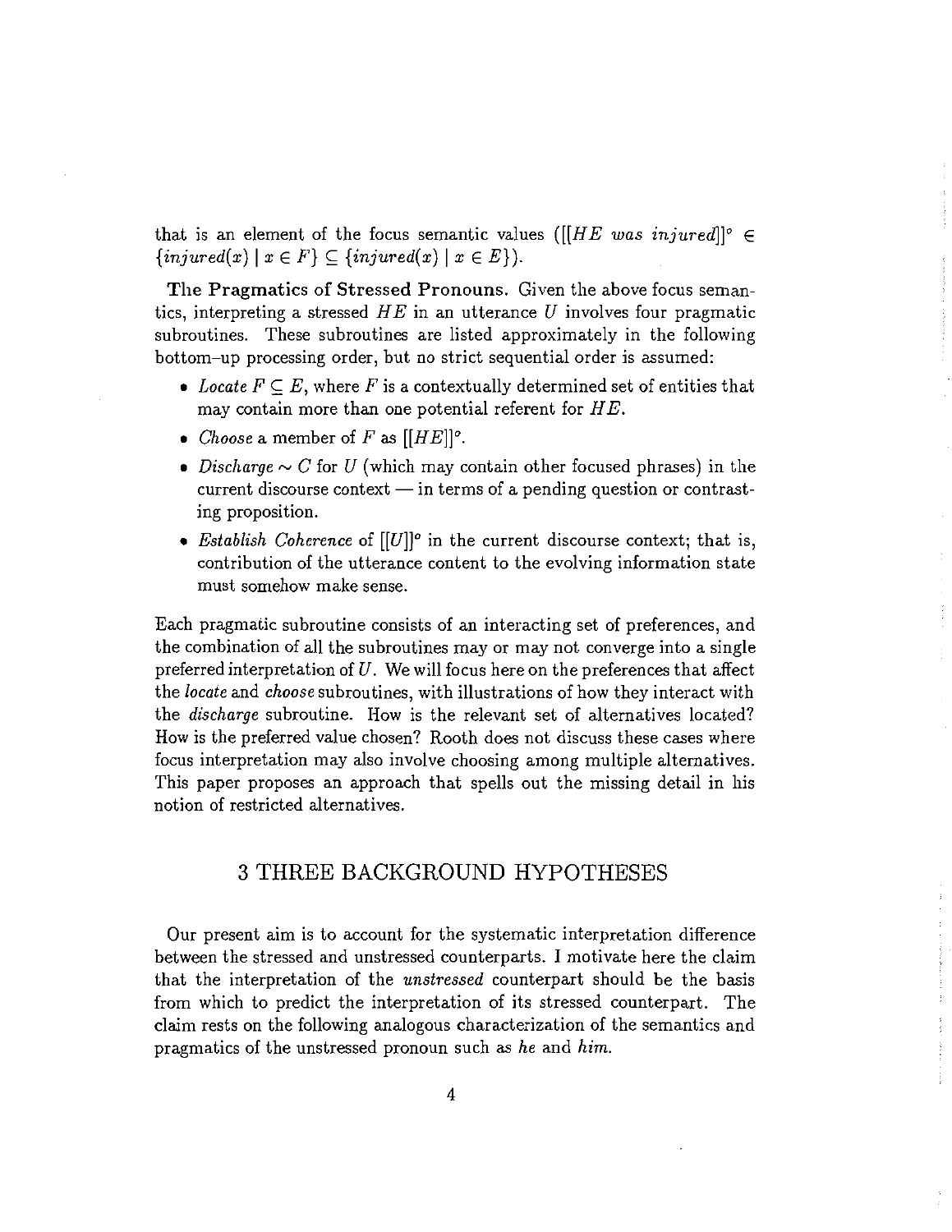An unstressed he presupposes a constraint  $\sim B$  that there is a contextually determined set of entities ([[he]]<sup> $f' = \{x \mid x \in B \subseteq E\}$ ] with at least one</sup> member — the denotation of he ([[he]]<sup>o</sup>). [[he]]<sup>o</sup> is an element of B and B is a subset of E ([[he]]<sup>o</sup>  $\in$  [[he]]<sup>f'</sup> = B  $\subseteq$  E). Given this semantics, interpreting an unstressed he in an utterance  $U$  involves the following pragmatic subroutines:

- Locate  $B \subseteq E$ , where B is a contextually determined set of entities that may contain more than one potential referent for  $he$ .
- *Choose* a member of B as  $[[he]]^o$ .
- Establish Coherence of  $[[U]]^{\circ}$  in the current discourse context.

Note that the sets of pragmatic subroutines for the stressed and unstressed pronouns correspond one-on-one except for the additional discharge constraint on the utterance containing a stressed pronoun. This indicates that the sum of the pragmatic constraints on the use of stressed pronouns may be greater than on their unstressed counterparts. I therefore hypothesize the following:

**HYPOTHESIS 1** Given the range  $\beta$  of felicitous uses of unstressed pronouns in discourse and the range  $\alpha$  of felicitous uses of their stressed counterparts,  $\alpha \subset \beta$ .

The above hypothesis is borne out by examples of *asymmetry* such as the following:

 $(4)$  Babar went to a bakery. he greeted the baker.  $\{he \mid ??HE\}$  pointed at a blueberry pie.

The infelicity of the stressed  $HE$  is due to the difficulty in discharging the presupposed focus constraint on the utterance ("x pointed at a blueberry pie") in terms of a pending question ("Who pointed at a blueberry pie?") or contrasting proposition (e.g., "someone did not point at a blueberry pie").

Assuming the above hypothesis, we may conclude that if the preferred interpretation of either the stressed or unstressed counterpart serves as the basis for deriving the other preferred interpretation, the base preference should come from the unstressed counterpart, hence the second background hypothesis: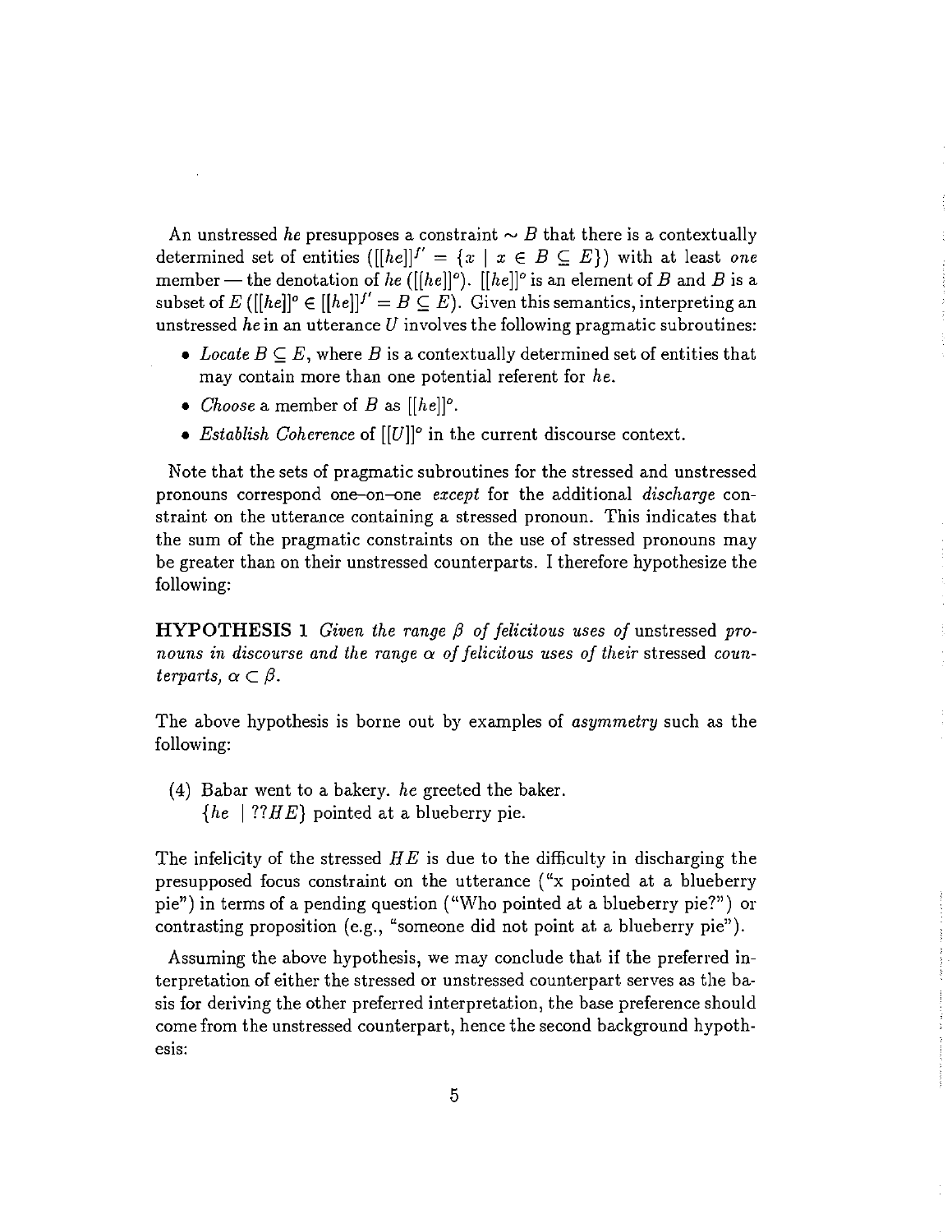**HYPOTHESIS 2** The preferred value of a stressed pronoun can be predicted by the preferred value of its unstressed counterpart.

There are remaining questions. What is the "contextually relevant subset" B for the unstressed pronoun? What constraint, if any, does an utterance containing an unstressed pronoun presuppose? In other words, is there an unstressed pronoun analogue of  $\sim C$ ? I will propose an answer only to the first of these questions. I will define the *currently salient subset* of the domain of individuals in terms of the centering model of discourse (see the next section), and motivate the third background hypothesis:

**HYPOTHESIS 3** Stressed and unstressed counterparts choose their values from the same salient subset of the domain of individuals (i.e.,  $F = B$ ).

If we are lucky, then, what we have is an integrated account of the semantics and pragmatics of stressed and unstressed pronouns. Note that in order for this hypothesis to work, we need to explain the discrepancy that the set  $F$ for a stressed pronoun must contain at least two members, whereas  $B$  may sometimes contain only one. I will argue that when the salient subset is a singleton, the contrasting members are accommodated into the context to satisfy the focus constraint of the stressed pronoun.

### 4 THE UNSTRESSED PRONOUN AND CENTERING

The problem of choosing among alternative values for pronouns has been investigated in the framework of Centering Theory (Grosz, Joshi, and Weinstein, 1983, 1986, 1995).<sup>2</sup> It is part of an overall theory of discourse structure and meaning (Grosz and Sidner, 1986) that distinguishes among three components of discourse structure - a linguistic structure, an intentional structure, and an attentional state  $-$  and two levels of discourse coherence  $$ global and local. Attentional state models the discourse participants' focus of attention determined by the intentional and linguistic structures at any given point in the discourse. It has global and local components corresponding to the two levels of discourse coherence. The global-level component is a stack of focus spaces, where each focus space holds entities and propositions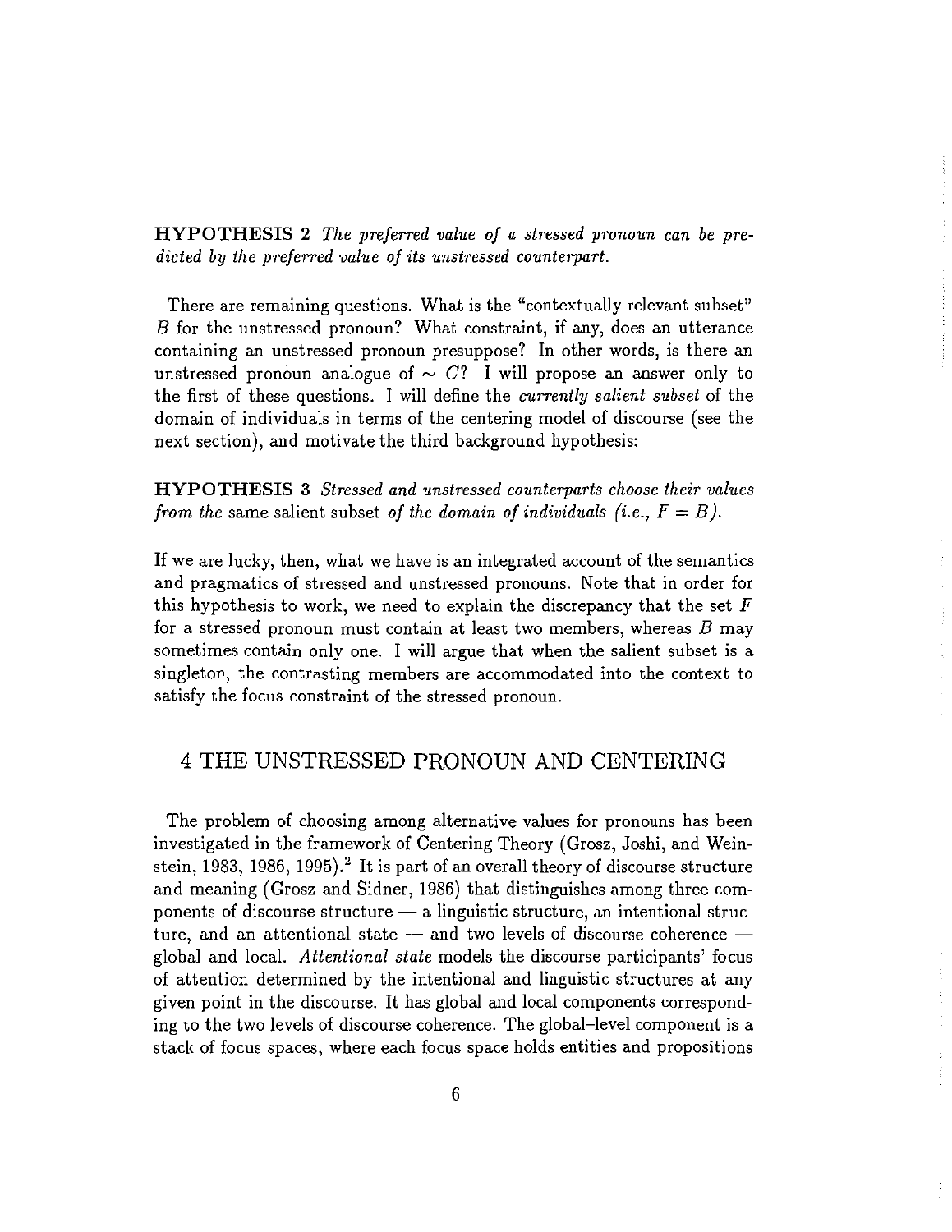associated with a discourse segment, which is associated with a discourse segment purpose in the intentional structure. Centering models the locallevel component of attentional state  $-$  how the speaker's linguistic choices for describing propositional contents affect the *inference load placed upon the* hearer in discourse processing.

An utterance in discourse (not a sentence in isolation) has entities called *centers* that link the utterance with other utterances in the same discourse segment. They are the set of *forward–looking centers* (Cf) partially ordered by relative prominence. One member of the Cf may be the backward-looking center (Cb) that connects with a member of the Cf of the previous utterance. The speaker's linguistic choices define centering transitions that affect the local coherence of the discourse. In English discourse, pronouns and grammatical subjects are the main indicators of centering transitions (Grosz et al., 1983, 1986, 1995; Kameyama, 1985, 1986; Brennan, Friedman, and Pollard, 1987). Unstressed pronouns, in particular, are primarily used to indicate the Cb in English-type languages (Kameyama, 1985:Ch.1).

Dynamic Preference Model. Kameyama (1996) develops an initial model of *interacting preferences* for dynamically updating a multicomponent context data structure in discourse processing. Centering preferences, stated in terms of the attentional notion of *salience*, systematically interact with structural and commonsense preferences to predict the preferred interpretation of unstressed pronouns. The perspective is that of *total* pragmatics that includes both linguistic and commonsense preferences. This *dynamic prefer*ence model is summarized below. (A preference is stated as a defeasible rule in the form of either "normally  $p$ " or "if p then normally  $q$ .")

- Discourse is a sequence of utterances,  $U_1, \ldots, U_n$ . Each utterance  $U_i$ defines a *transition relation* between the *input context*  $C_{i-1}$  and the output context  $C_i$ .<sup>3</sup>
- Context C is a multicomponent data structure  $C_i = \langle \phi_i^k, A_i, D_i, \ldots \rangle$ including:4
	- $-\phi_i^k$  (LF Register) the preferred interpretation k of the last utterance  $U_i$  in a logical form that preserves aspects of the syntactic structure of  $U_i$ .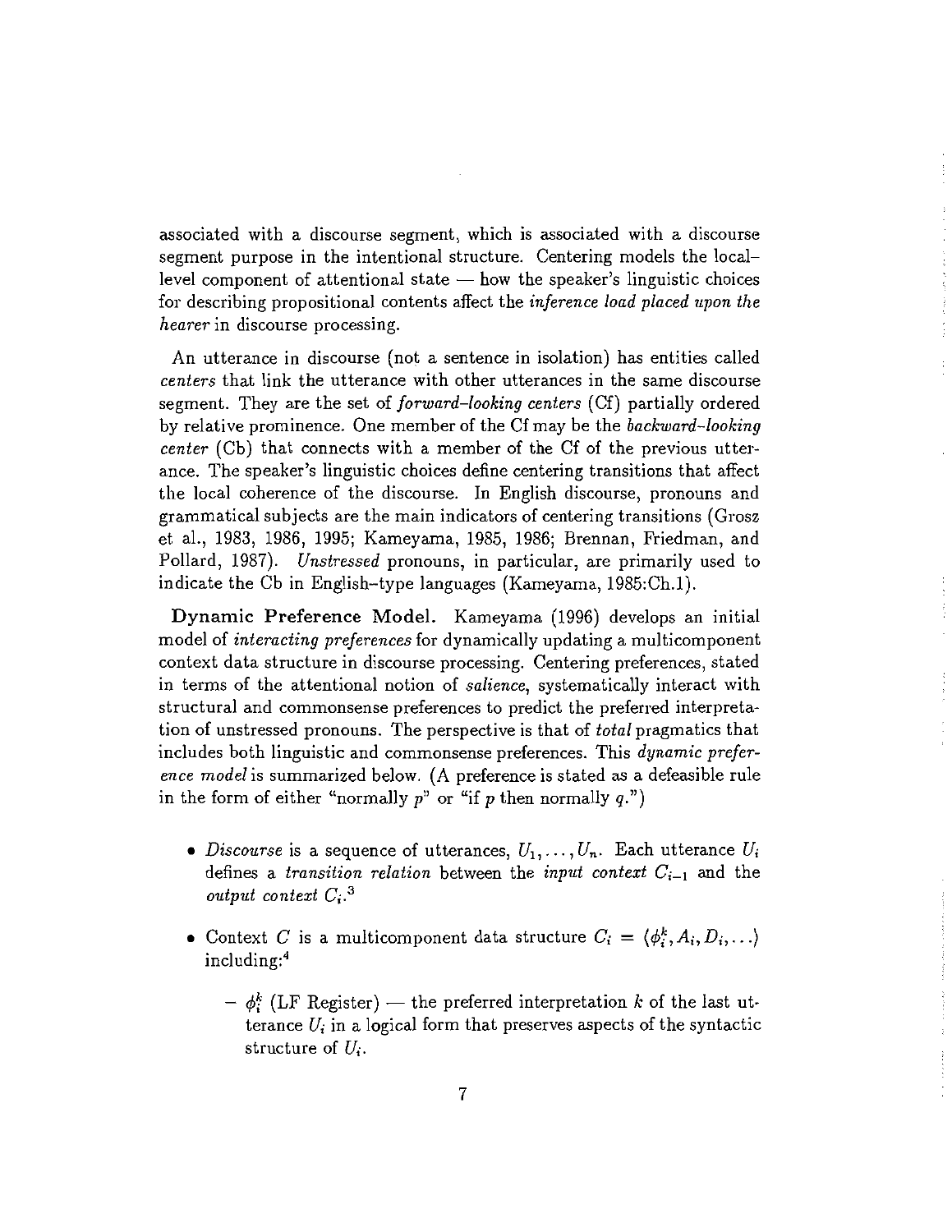- A. (Attentional State) a set of currently "open" propositions with the associated entities, into which a new utterance content can potentially be integrated. The entities in  $A_i$  are partially ordered by salience, and the most salient subpart of  $A_i$  is the local attentional state,  $A_i^{LOC}$  (see below).
- $D_i$  (Discourse Model) a structured information state for what the discourse has been about (situations, eventualities, entities, and relations among them), including the content of  $A_i$ .
- $A_i^{LOC}$  (Local Attentional State)<sup>5</sup> the entities realized<sup>6</sup> by  $\phi_i^k$  (corresponding to the Cf). One of them may be Center, (corresponding to the  $Cb)^7$  — the entity on which the current discourse segment is centered. I assume that Center<sub>i</sub> may be missing in  $A_i$ , especially at the onset of a new discourse segment.
- In utterance interpretation, there are interacting preferences for updating different context components. Some come from the linguistic knowledge, and others come from the world knowledge.

The Role of the Attentional State. Various factors affect salience dynamics — including utterance forms, discourse participants' purposes and perspectives, and the perceptually salient objects in the utterance situation. Here we focus on the factor of utterance forms.

Two default linguistic hierarchies are relevant to the dynamics of salience  $-$  grammatical function hierarchy (GF ORDER) and the nominal expression type hierarchy  $(EXP \ ORDER):$ <sup>8</sup>

- GF ORDER: Given a hierarchy [SUBJECT > OBJECT > OBJECT2 > OTHERS, an entity realized by a higher-ranked phrase is normally more salient in the *output* attentional state.
- EXP ORDER: Given a hierarchy [ZERO PRONOMINAL > PRONOUN > DEFINITE  $NP$  > INDEFINITE  $NP$ ,<sup>9</sup> an entity realized by a higherranked expression type is normally more salient in the *input* attentional state.

Since matrix subjects and objects cannot be omitted in English, the highestranked expression type is the (unstressed) pronoun (Kameyama, 1985:Ch.1).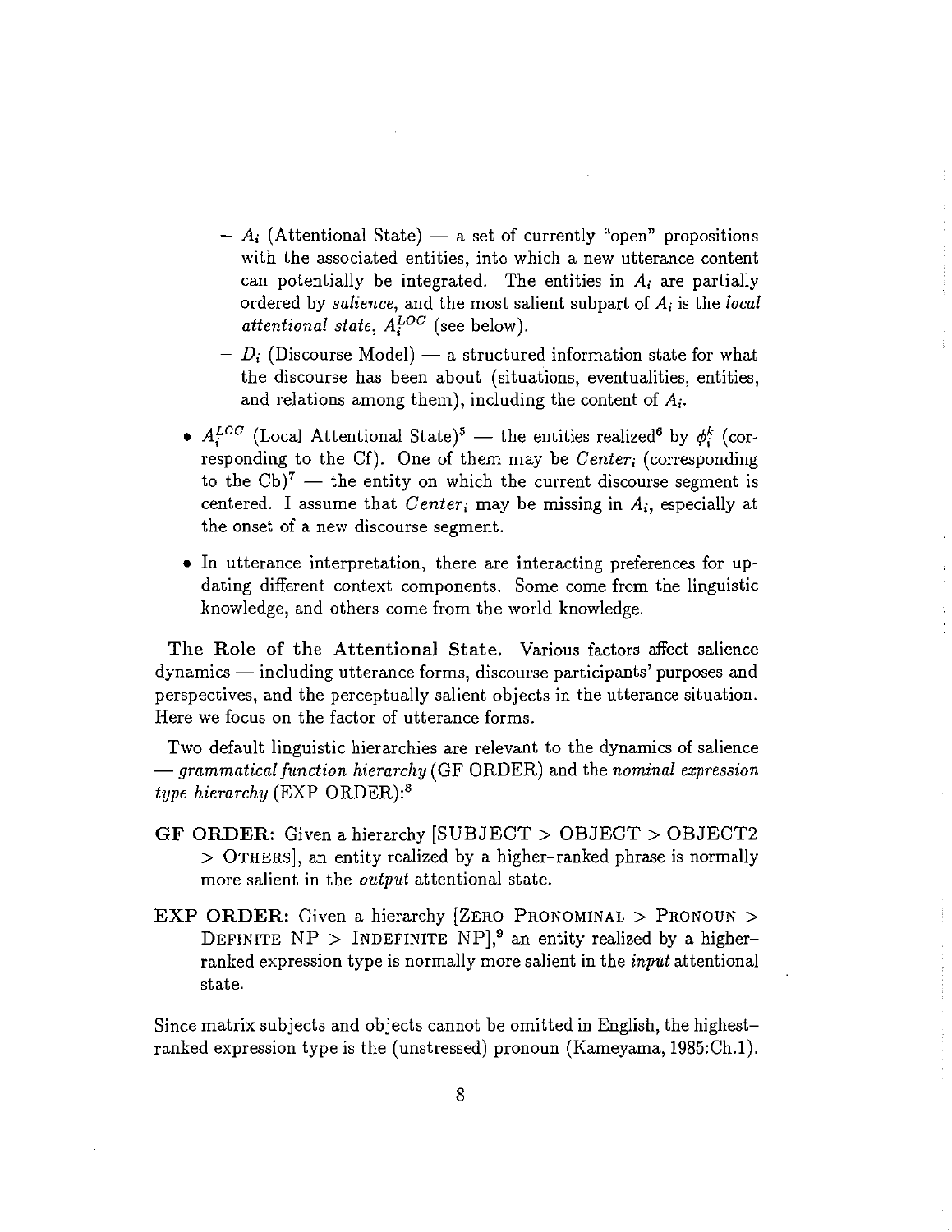From EXP ORDER, it follows that a pronoun normally realizes a *maximally salient entity* (of an appropriate gender-number-person type) in the input A. This accounts for the preference for a pronoun to corefer with the matrix subject in the previous utterance as in the following example:<sup>10</sup>

|  | $(5)$ 1. John hit Bill.      | $A_1:[[John>Bill]_{\phi_1}]$ |
|--|------------------------------|------------------------------|
|  | 2. Mary told him to go home. | $him := John \prec Bill$     |

The centering model is reinterpreted as follows:

**CENTER:** Center<sub>i</sub>  $\in$  A<sub>i</sub> is normally more salient than other entities in A<sub>i</sub>.

**EXP CENTER:** An expression of the highest-ranked type in  $U_i$  normally realizes Center, in the output attentional state  $A_i$ .<sup>11</sup>

EXP ORDER and EXP CENTER combine to make a pronoun either establish or chain the Center (Kameyama, 1985, 1986).<sup>12</sup> Center<sub>i</sub> is "established"  $(Center_{i-1} \neq Center_i)$  when a pronoun picks a salient non-Center in  $A_{i-1}$ and makes it the Center in  $A_i$ . It is "chained" (Center<sub>i-1</sub> = Center<sub>i</sub>) when a pronoun picks  $Center_{i-1}$  and outputs it as  $Center_i$ .

The maximally salient entity may be determinate in some attentional state and indeterminate in others, depending on whether the GF-based salience ordering and the Center-based one converge. A highest-ranked GF and the Center may converge or diverge in the *input A*, affecting the preferred interpretation of a pronoun.<sup>13</sup> For instance, the Center realized by a sentenceinitial matrix subject pronoun is the single most salient entity, but the Center realized by a nonsubject pronoun competes with the entity realized by the subject, resulting in an indeterminacy.<sup>14</sup> The different effects are illustrated here:

- $A_1:[[Babar>Bakery]_{\phi_1}...]$  $(6)$  1. Babar went to a bakery.
	- 2. he greeted the baker.<br>  $A_2:[[\text{Babar}]_{Center}^{Subj} > \text{Baker}]_{\phi_2} > \text{Bakery...}$
	- 3. he pointed at a blueberry pie.  $he :=$  Babar $\prec$ Baker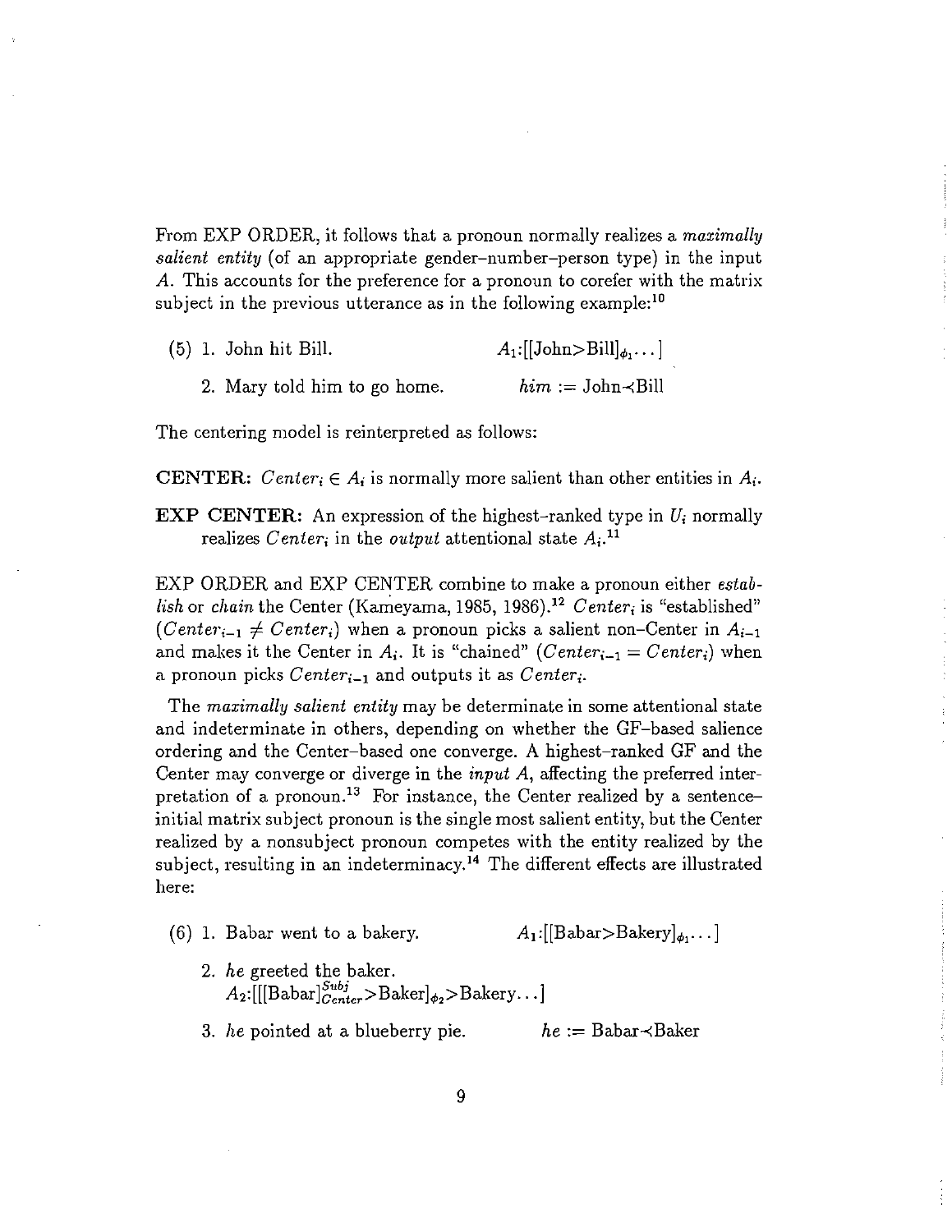(7) 1. Babar went to a bakery.

 $A_1:[[Babar>Bakery]_{\phi_1}...]$ 

- 2. The baker greeted him.  $A_2:[[Baker>[Babar]_{Center}^{Obj}]_{\phi_2} >Bakery...]$
- 3. he pointed at a blueberry pie.  $he := Baker \prec_? Babar$

Example (6) shows the effects of determinate salience ranking in terms of a chain of subject Centers. The preferred value of he in  $(6)-3$  is determinate. In contrast, the salience ranking in  $A_2$  is indeterminate in example (7). The weak preference in  $(7)-3$  comes from the interaction of attentional preference and the separate preference for grammatical parallelism stated below.

The Role of the LF Register. The grammatical parallelism of two adjacent utterances in discourse affects the preferred interpretation of pronouns (Kameyama, 1986), tense (Kameyama, Passonneau, and Poesio, 1993), and ellipses (Pruest, 1992; Kehler, 1993). This general tendency warrants a separate statement. Parallelism is achieved, in the present account, by a computation on the pair of logical forms, one in the LF register in the context, and the other being interpreted:

**PARA:** The LF register in the input context and the utterance being interpreted seek maximal parallelism.<sup>15</sup>

We have observed in example (7) that this parallelism preference kicks in when the salience-based preference is indeterminate.

The Role of the Discourse Model. Both linguistic semantics and commonsense preferences apply on the same discourse model. Lexically triggered conventional presuppositions, for instance, constrain possible discourse models. Preferential rules assign a partial order on these models. Commonsense preferences consist of all that an ordinary speaker knows about the world and life. There will be a relatively small number of linguistic pragmatic rules that systematically interact with and *control* an open-ended mass of commonsense rules. Our aim is to describe the former as fully as possible, and specify how the "control mechanism" works. Linguistic rules should be stable across examples and domains, while there will be different commonsense rules for each new example and domain. Example (1) illustrates a type of causal knowledge: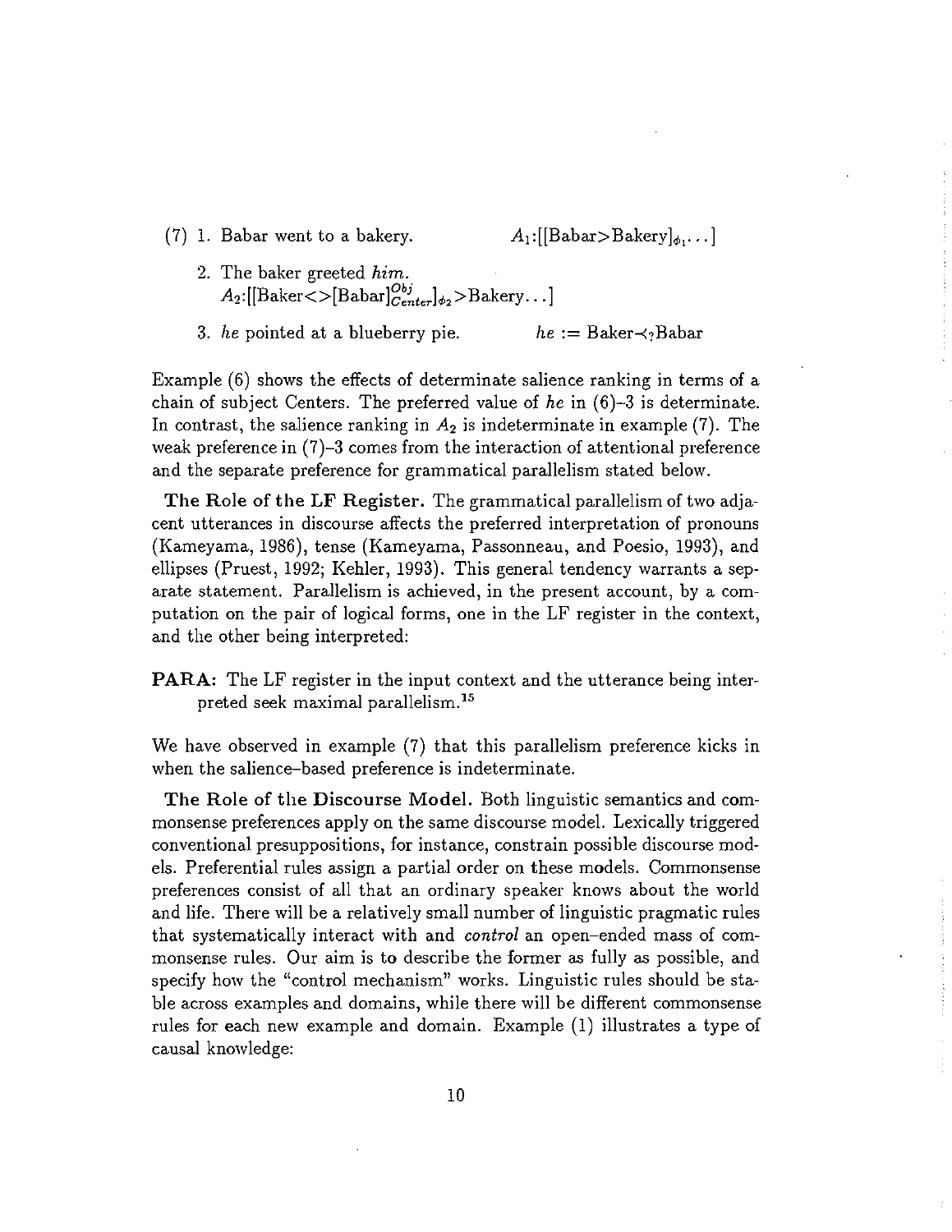HIT: When an agent x hits an agent y, y is normally hurt.

Preference Interactions. Preferences relevant to unstressed pronoun interpretation fall into three *preference classes* corresponding to the preferred transitions of the three context components. CENTER, GF ORDER, EXP ORDER, and EXP CENTER are defeasible Attentional Rules (ATT) stating the preferred A-transitions. PARA is an example of defeasible LF Rules (LF) stating the preferred LF-transitions. HIT is an example of defeasible Commonsense Rules (WK) stating the preferred  $D$ -transitions. These preference classes independently conclude the preferred interpretation of an utterance, and these class-internal conclusions combine in a certain general pattern to produce the final preference. Crucially, preferences can override other preferences that contradict them. Ambiguities persist only when mutually contradictory preferences are equally strong.

We have identified the following general patterns of preference interactions in pronoun interpretation:<sup>16</sup>

- Indefeasible syntax and semantics  $(SYN+SEM)$  can override all preferences.
- Commonsense preferences can override attentional or parallelism preferences. This overriding can be difficult, however, when the latter is extremely strong, producing garden-path phenomena. Observe the difference between "John hit Bill. He was severely injured." (he := Bill $\prec$ John) and "Tommy came into the classroom. He saw Billy at the door. He hit him on the chin. ?? He was severely injured."  $(he :=$ Tommy is first chosen but retracted, and results in Billy).
- Attentional preferences can override parallelism preferences except for the cases of parallelim induced by conventional presuppositions.

This general overriding pattern is schematically shown here, where  $\geq$  represents a "can override" relation:

> $SYN + SEM$ WK **ATT** LF  $\geq$  $\geq$  $\geq$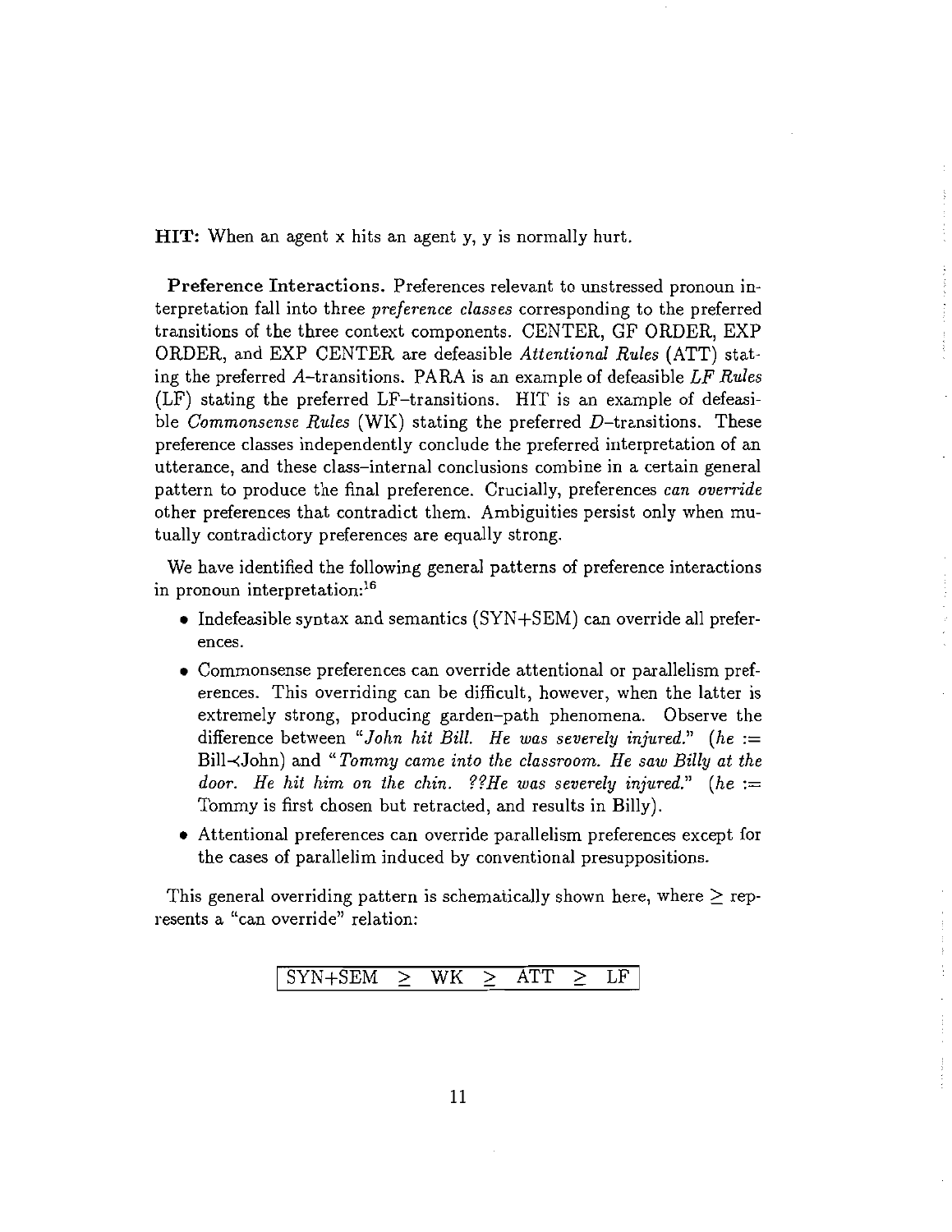We have thus a fairly rich theory of interacting preferences in unstressed pronoun interpretation. The question is the following  $-$  are they related to, or better, predictive of the preferences relevant to the stressed counterpart?

### 5 COMPLEMENTARY PREFERENCE HYPOTHESIS

I claim that the preferred value of a stressed pronoun in discourse is predictable from the preferred value of its unstressed counterpart, and that they draw their values from the same 'currently salient' subset of the domain. This salient subset is the presupposed constraint  $F$  for the stressed pronoun and  $B$  for the unstressed pronoun in Hypothesis 3.

In this unified view, this salient subset is the local attentional state,  $A^{LOC}$ , or the "center of attention" in the dynamic context.

Salient Subset Hypothesis (SSH): An unstressed pronoun and its stressed counterpart in utterance  $U_i$  draw their possible values from the input local attentional state  $(A_{i-1}^{LOC} = F = B)$ .

Although the exact specification of  $A^{LOC}$  is still open (see note 5), we take the standard view in Centering Theory as the starting point in this paper - it is the set of entities realized by the previous utterance in the given discourse segment. It corresponds to the entities associated with the logical form in the LF register in the present dynamic preference model.

Given the common presupposed subset of the domain, I hypothesize that the preference order among the alternative values for a stressed pronoun is the *complement* of the preference order for its unstressed counterpart:

Complementary Preference Hypothesis (CPH): A focused pronoun takes the complementary preference of the unstressed counterpart.

Restricting the salient subset is also crucial in this account, in order to avoid an infinite regression into the least preferred entity in the entire universe of discourse to get at the most preferred value for a stressed pronoun.

Computation of the Preferred Value. Given the CPH, the preferred value of a stressed pronoun in utterance  $U_i$  is computed with the following algorithm:<sup>17</sup>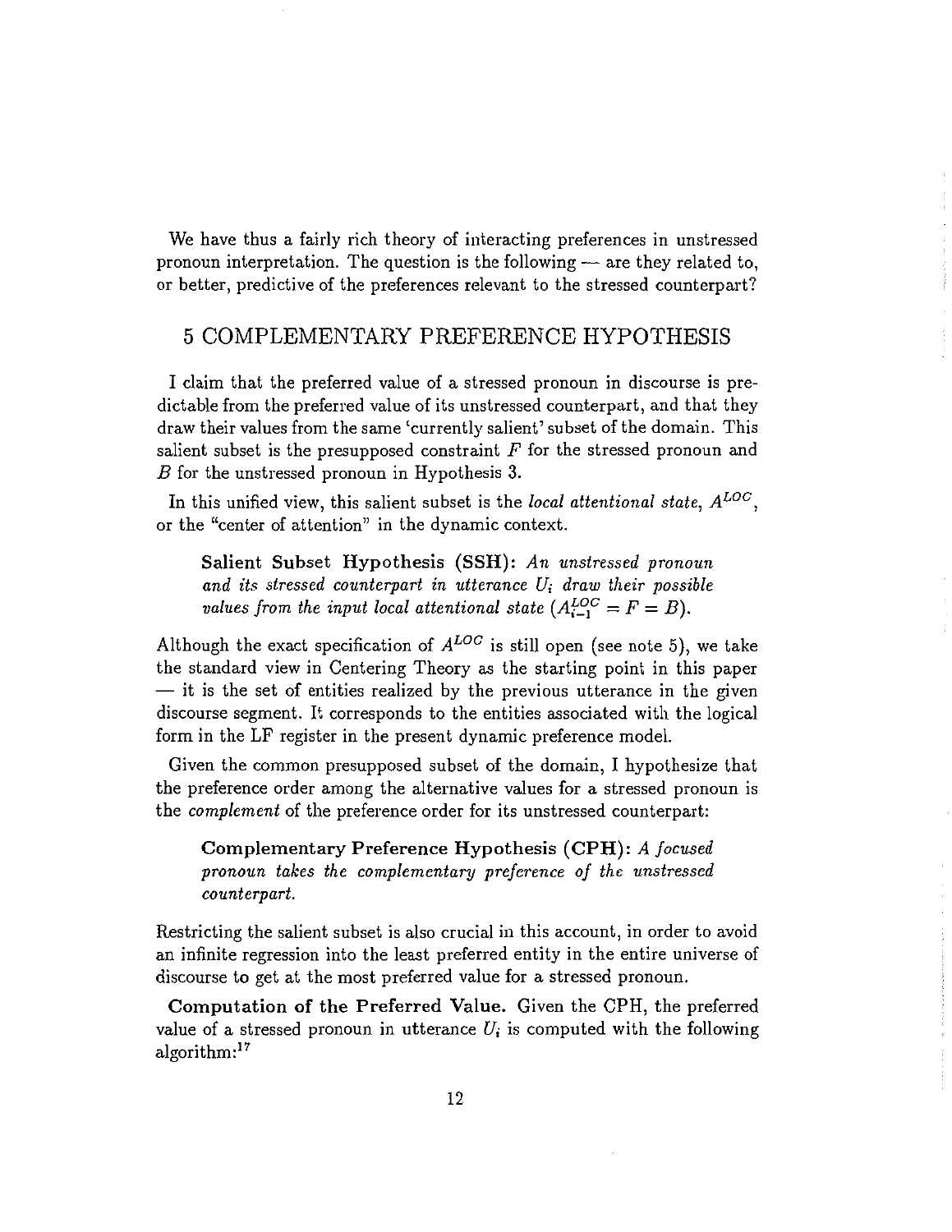- Locate the local attentional state  $B_{i-1}$  in the input context  $C_{i-1}$ .  $B_{i-1}$  contains a nonempty set of entities partially ordered by salience  $(B_{i-1}^{salience}).^{18}$
- Compute Base Preference Order for  $B_{i-1}^{salience}$  for the unstressed counterpart of the stressed pronoun, in terms of the interaction of LF rules, attentional rules, and commonsense rules.<sup>19</sup> The output is a subset  $H_{i-1}$ of  $B_{i-1}$  partially ordered by *preference*  $(H_{i-1}^{pref})$ , where  $H_{i-1} \subseteq B_{i-1}$ contains only the possible values of the pronoun within  $B_{i-1}$ .
- Compute Complementary Preference Order for  $H_{i-1}^{pref}$  as follows:  $x \prec y$ becomes  $y \prec x$ , and  $x \prec y$  does not change. With the CPH, this outputs the possible values of the stressed pronoun partially ordered by preference  $(H_{i-1}^{pref^{\mathbf{U}}}).$
- Discharge the presupposed constraint  $\sim C$  for  $U_i$  (which may contain other focused phrases). If  $B_{i-1}$  is a singleton set, at least one additional contrasting individual is *accommodated* (see below).
- Establish Coherence of  $[[U_i]]^o$ .

The algorithm is illustrated with example (1) (repeated here):

- $C_1$ :  $B_1^{salience} = \{John > Bill\}$ 1. John hit Bill.
- 2b. Then  $HE$  was injured.  $B_1 \supseteq H_1^{pref} = \{ \text{Bill} \prec \text{John} \} \sim H_1^{pref} = \{ \text{John} \prec \text{Bill} \}$  $\rightsquigarrow HE := \{\text{John}\prec\text{Bill}\}$

The local attentional state in the input context for  $U_{2b}$  contains John and Bill, with John more salient than Bill. Both John and Bill are possible values of he. The base preference for the unstressed counterpart results from the WK rule (HIT) overriding ATT and LF rules, with Bill preferred over John. The complementary preference makes John preferred over Bill for the stressed pronoun. This preference then survives the presupposition discharging, which recognizes the (indirect) contrast between "John was injured" and "John hit Bill" and coherence establishing, which recognizes the Cause–Effect relation between  $U_1$  and  $U_{2b}$ .

The following variant of (1) illustrates a case where not all the entities in  $B$  are possible values for the pronoun: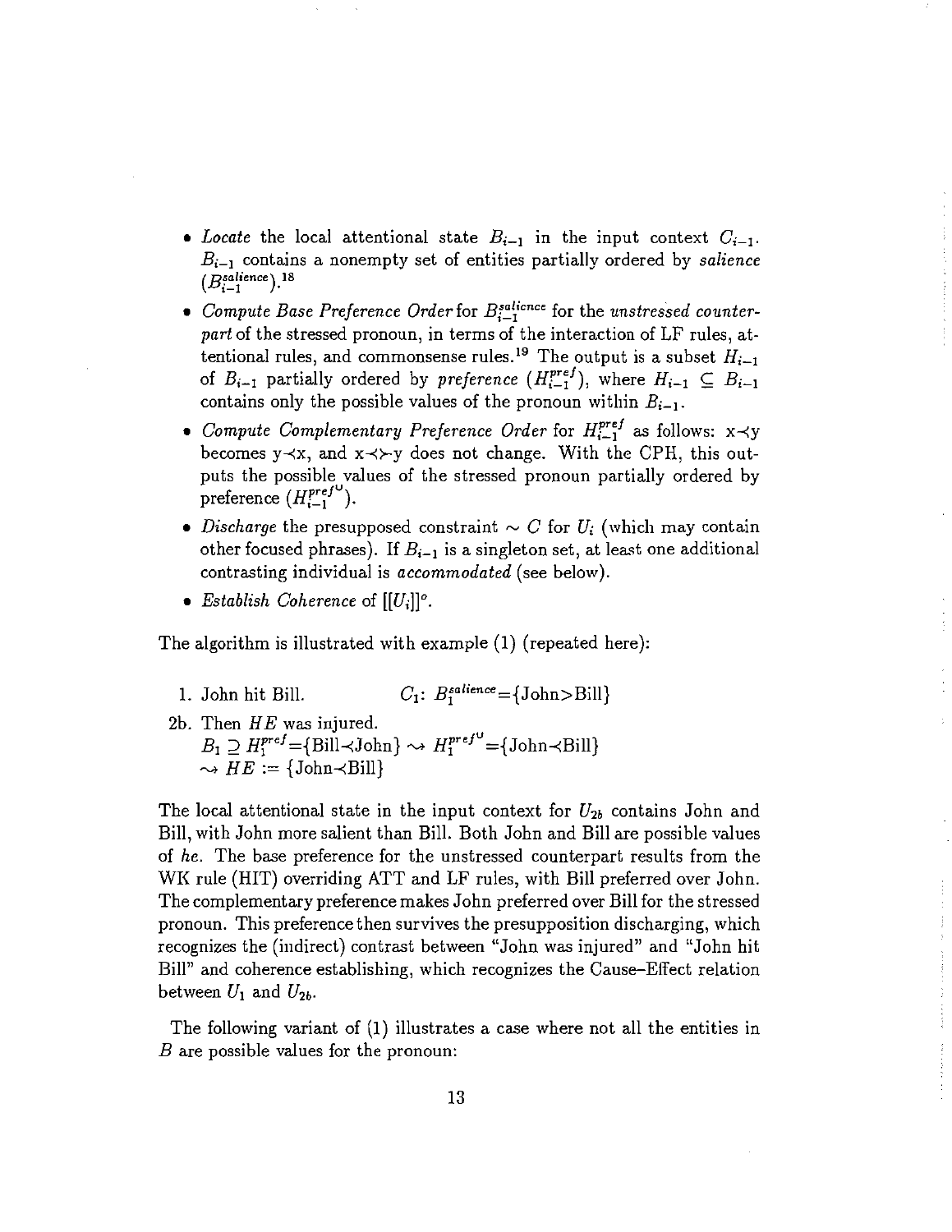- 1. John hit Bill in front of Mary.  $C_1$ :  $B_1^{salience} = \{John > Bill > Mary\}$
- 2. Then  $HE$  was injured.  $B_1 \supseteq H_1^{pref} = {\text{Bill-John}} \leadsto H_1^{pref} = {\text{John-Bill}}$  $\rightsquigarrow HE := \{\text{John}\prec \text{Bill}\}\$

Here,  $B_1$  contains three individuals, John, Bill, and Mary, of which only two are possible values of he. The interpretation of stressed  $HE$  in  $U_2$  is exactly the same as in the previous example, however, since the base preference is on the same subset  $H_1$ .

Nakatani (1993) found in spontaneous narratives that a stressed subject pronoun tends to signal (1) a local shift to a non-Cb in the Cf or (2) a global *shift* to an old Cb within the segment. (1) is highly consistent with the present account. (2) would also follow if the local attentional state contains old Cbs in the segment as well as the Cf.

Indeterminate Preferences. This unified account predicts that when the preferred value of an unstressed pronoun is indeterminate, the preferred value for its stressed counterpart is likewise indeterminate because the complement of an indeterminate order is still indeterminate. This prediction is borne out in the following example:

(8) Jack and Bob are good friends.  $\{??he \mid ??HE\}$  is from Louisiana.

Neither Jack nor Bob is more salient than the other in the conjoined NP, and neither parallelism nor commonsense preferences distinguish them, hence the indeterminate preference for he. Its complement for  $HE$  is also indeterminate.

Unambiguous Stressed Pronouns. The proposed mechanism correctly predicts that when the pronoun in question is unambiguous, stressing does not change its values. Since the stressed and unstressed counterparts draw their possible values from the same singleton set,  $\mid H \mid = 1$ , the complementation operation produces the same possible value for the stressed counterpart. The following examples illustrate such unambiguous pronouns:

(9) Jack and Mary are good friends.  $\{he \mid HE\}$  is from Louisiana.  $\{he \mid HE\} := \text{Jack}$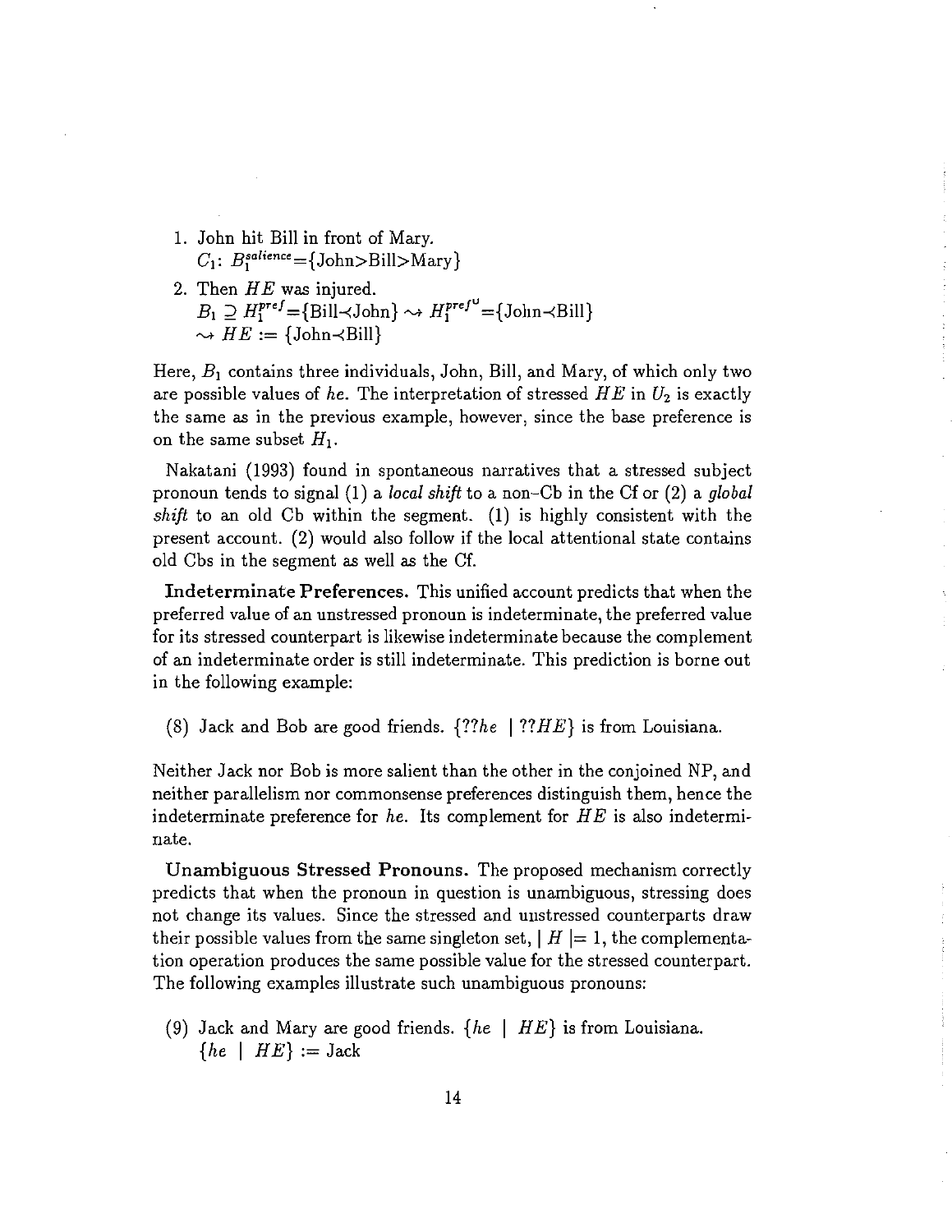(10) Jack is a physicist.  $\{he \mid HE\}$  is from Louisiana.  $\{he \mid HE\} := \text{Jack}$ 

The interpretation process of the stressed  $HE$  in example (9) is illustrated here:

- (9) 1. Jack and Mary are good friends.  $C_1$ :  $B_1^{salience} = \{Jack < >Mary\}$ 
	- 2b.  $HE$  is from Louisiana.  $B_1 \supseteq H_1^{pref} = {\text{Jack}} \rightarrow H_1^{pref} = {\text{Jack}} \rightarrow HE := {\text{Jack}}$

The preference complementation operation yields the correct unambiguous value of the stressed pronoun,  $[[HE]]^{\circ}$ , with no additional stipulations. A possible alternative to the CPH such as "rule out the most preferred value in  $H_1^{pref}$  would not naturally extend to an account of unambiguous pronouns.

Recall the focus constraint  $\sim F$  on stressed pronouns. The focus semantic value of HE, F, must have at least two members – the denotation of HE  $([[HE]]<sup>o</sup>$  and at least one more contrasting individual. These contrasting individuals also instantiate contrasting propositions that discharge the focus constraint  $\sim C$  on the utterance as a whole. Under the present proposal, F is the set of entities in the local attentional state, which is also presupposed for unstressed pronouns ( $F = B = A^{LOC}$ ), so  $A^{LOC}$  must provide the contrasting individuals. The question is — are they always supplied from  $A^{LOC}$  rather than  $A$ ?

The present account makes use of nested subsets of the entities in  $A$  –  $H \subseteq B = A^{LOC} \subseteq A$ . Our examples in this paper indicate that these regions are all potential sources for the contrasting individuals. We have seen the following three sources for contrasting individuals:

- Alternative values within  $H \subseteq A^{LOC}$  examples (1) and (3)
- Individuals in  $A^{LOC}$  that are not possible values of the pronoun but belong to a common general class with the pronoun referent such as PERSON — example  $(9)^{20}$
- Not found in  $A^{LOC}$  but potentially found in  $A$  example (10).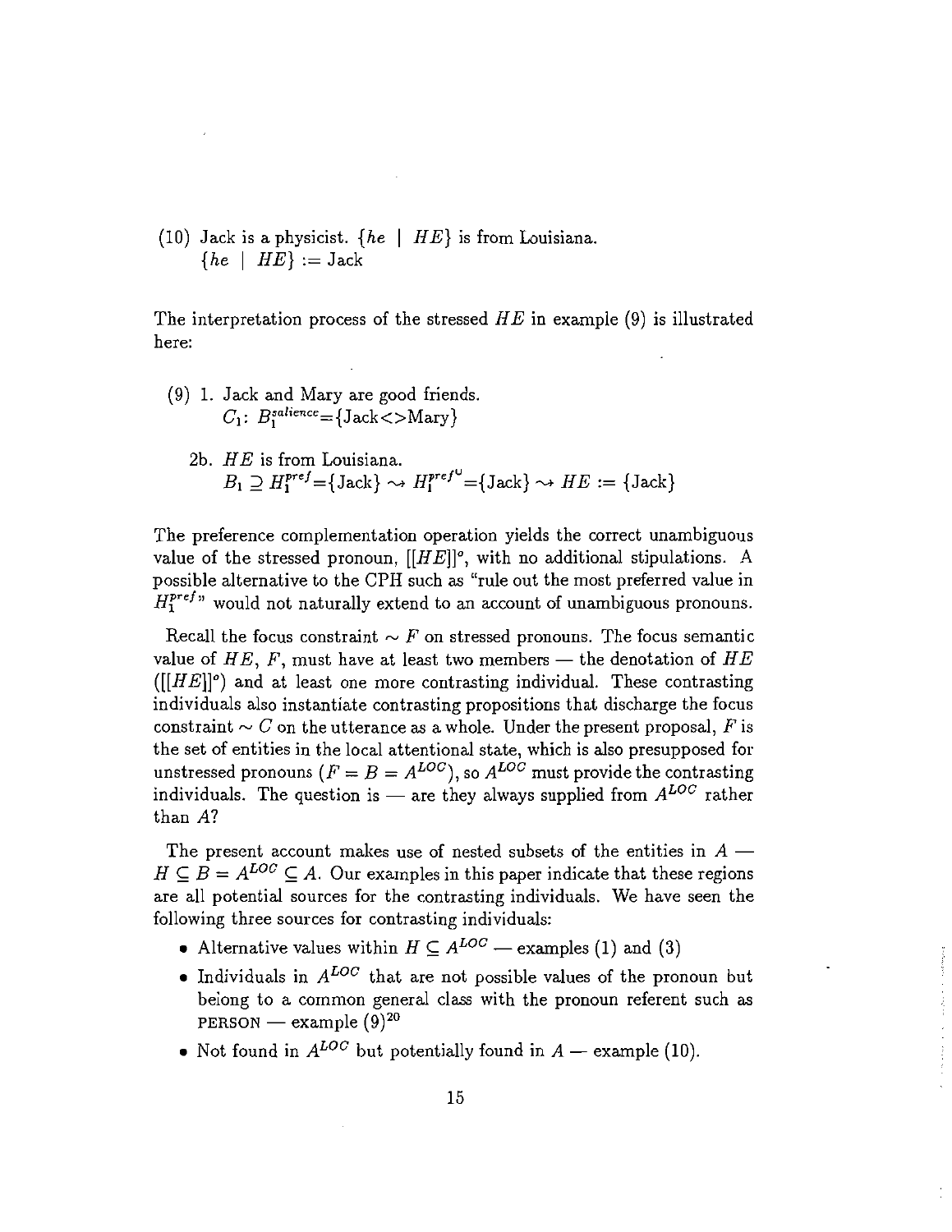I will discuss what may happen in the third case.

When  $A^{LOC}$  does not provide contrasting individuals, the focus constraint for the stressed pronoun  $\sim F$  is satisfied by discharging the focus constraint on the utterance  $\sim C$  by accommodation (Lewis, 1979) into the input attentional state. For example, utterance  $U_{2b}$  in both (9) and (10) generates the same focus constraint  $\sim C$  — "x is from Louisiana." In (9),  $A^{LOC}$  contains the contrasting individual, Mary, and  $\sim C$  is discharged by accommodating a contrasting presupposition "Mary is not from Louisiana." In (10),  $A^{LOC}$ does not contain contrasting individuals, and  $\sim C$  is discharged by accommodating a question "Who is from Louisiana?" This question presupposes other persons in the domain, and if no persons have been explicitly mentioned, a set of persons is implicitly accommodated into the current attentional state A. A more precise formulation of this process will be left for a future task.

The present framework offers an explicit proposal about how the focus constraints at both the phrase and utterance levels are discharged within the nested structure of attentional state, and how contrasts are accommodated when presuppositions do not immediately follow from the explicit discourse.

## **6 FURTHER QUESTIONS**

There are a number of related questions, which I will only note here.

- The local attentional state is supposed to be relevant only for utterance processing within a discourse segment. What happens to stressed and unstressed pronouns in a segment-initial utterance? More generally, how does the *discourse structure* affect pronoun interpretation?
- Intrasentential pronominal anaphora for both stressed and unstressed pronouns is widely studied in syntax (e.g., Akmajian and Jackendoff, 1970; Lakoff, 1976; Williams, 1980; Lujan, 1985; Hirschberg and Ward, 1991). How does the present account relate to these syntactic facts? How does it extend to the pragmatics of intrasentential pronominal anaphora (e.g., Kameyama, to appear)?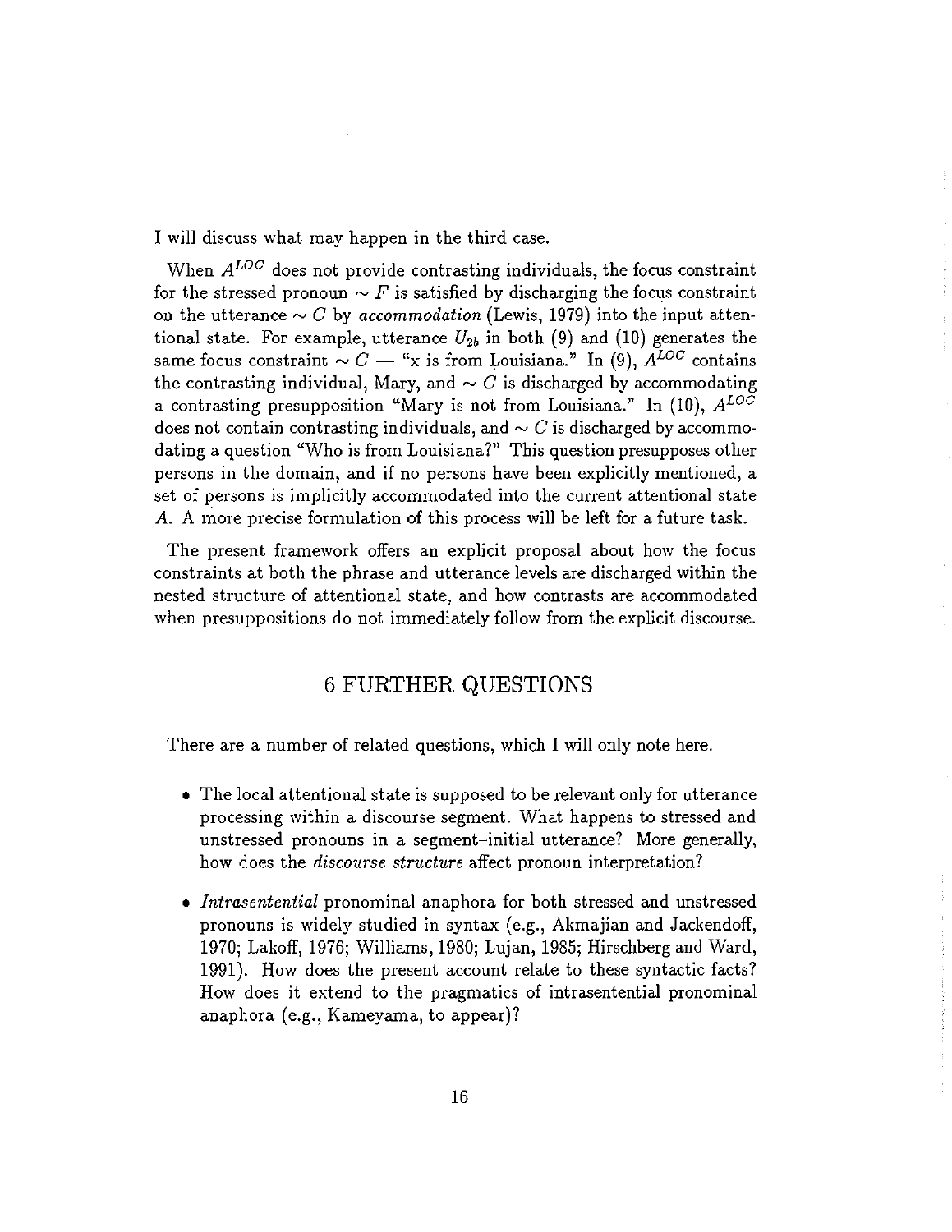### 7 CONCLUSION

I have presented a unified account of interpretation preferences of stressed and unstressed pronouns in discourse. The central intuition is expressed as the Complementary Preference Hypothesis taking the interpretation preference of the unstressed pronoun as the base from which to predict the interpretation preference of the stressed pronoun in the same discourse position. This base preference must be computed in a *total* pragmatics module including commonsense preferences. I have also made a concrete proposal for the pragmatically determined focus constraint in Rooth's theory of semantic focus. The salient subset of the domain in this proposal makes use of the dynamically updated local attentional state in the discourse context independently motivated for other purposes in Centering Theory. As a consequence, the overall discourse processing can unify the interpretation process for the two kinds of pronouns while explaining the source of the curious complementarity in their interpretation preferences.

#### **NOTES**

<sup>1</sup>Note that *it* cannot be stressed, and its stressed counterpart is  $THAT$ .

<sup>2</sup> Centering Theory synthesizes previous work on discourse focusing (Grosz, 1977, 1981), immediate focusing (Sidner, 1979, 1983), and discourse centering (Joshi and Kuhn, 1979; Joshi and Weinstein, 1981).

<sup>3</sup>Utterance U need not be a sentence in the standard syntactic sense. In fact, it is more natural to think of  $U$  as a tensed clause, allowing multiple intrasentential transitions within a complex sentence (see Kameyama, to appear). This paper focuses only on intersentential anaphora, however.

<sup>4</sup>Indexical Context is notably omitted here.

<sup>5</sup>There are other highly salient entities that we are not considering in this paper for instance, the entities associated with the current discourse segment purpose, the old Center entities in the current discourse segment, and the entities realized by possible antecedents in the current utterance.

 ${}^6$ In the examples in this paper, *realize* simply means *denote*, but it combines a variety of factors in a full account (see Grosz et al., 1995).

 ${}^{7}Center$  corresponds to "topic proper" in TFA (Sgall et al., 1986).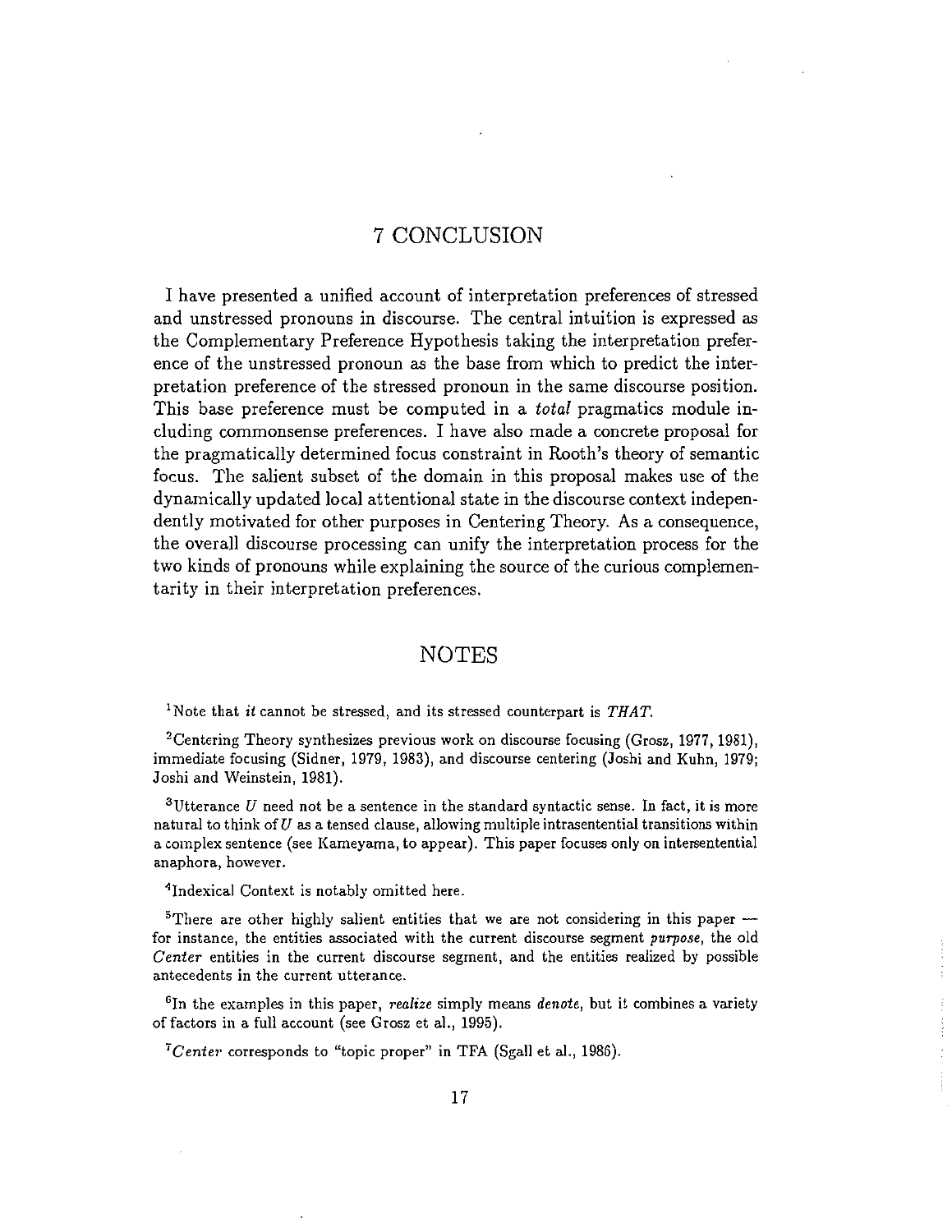<sup>8</sup>Both linguistic hierarchies are in fact recurrent in functional and typological studies of language. The GF ORDER closely resembles Keenan and Comrie's (1977) Accessibility Hierarchy, Givon's (1979) Topicality Hierarchy, and Kuno's (1987) Thematic Hierarchy, all of which predict the preferred syntactic structure for describing the things that a sentence is "mainly about" within and across languages. The EXP ORDER resembles the linguistic correlates of Gundel, Hedberg, and Zacharski's (1993) Givenness Hierarchy, which is closely related to Prince's (1981) Familiarity Scale, which predicts the relative *degrees* of accessibility of referents. It is of interest that virtually the same hierarchies are relevant to the computational interest in how grammar controls inferences in language use.

 $9$ The distinction between stressed and unstressed pronouns in EXP ORDER in an earlier version (Kamevama, 1994) has been removed because the ordering UNSTRESSED PRONOUN > STRESSED PRONOUN follows from the present independent account of stress.

<sup>10</sup>I will henceforth notate the relation *more\_salient\_than* with  $>$ , indeterminate salience ordering with  $\langle \rangle$ , preferred over with  $\prec$ , weakly preferred over with  $\prec_?$ , and indeterminate preference ordering with  $\prec \succ$ . Preferences in the subsequent examples come from the survey data discussed in Kameyama (1996).

<sup>11</sup>The "highest-ranked type" in EXP CENTER can be interpreted as either relative to each utterance or absolute in all utterances. Under the relative interpretation, a nonpronominal expression type can also output the Center as long as there are no pronouns in the same utterance. Under the absolute interpretation, only the pronominals (either zero or overt, depending on the syntactic type of the language) can output the Center. I will take the absolute interpretation in this paper following Kameyama (1985, 1986), based on the rationale that the choice of the highest-ranked pronominal forms in a language should reflect a certain absolute sense of salience threshold.

<sup>12</sup> Chain corresponds to what I have previously called retain. It covers both CONTINUE and RETAIN distinguished in Grosz et al. (1986, 1995).

<sup>13</sup>Discussions with Becky Passonneau helped clarify this point.

<sup>14</sup>Under the present perspective, the proposal to distinguish between CONTINUE and RETAIN transitions (Grosz et al., 1986, 1995) focuses on the convergence of the highestranked GF  $(C_p)$  and the Center  $(C_b)$  in the *output* attentional state.

<sup>15</sup>For a specific definition of parallelism, see, e.g., Pruest (1992), Kameyama (1986).

<sup>16</sup>See Jaspars and Kameyama (1996) for a model of discourse logic that incorporates the notion of preference classes.

<sup>17</sup>The subset  $H_{i-1}$  was overlooked in the earlier formulation of the algorithm in Kameyama (1994).

<sup>18</sup>Actually, this set can also be empty, in which case a plausible assumption is that an accommodation takes place and obtains an indexically salient entity.

<sup>19</sup>The salience order controls this computation.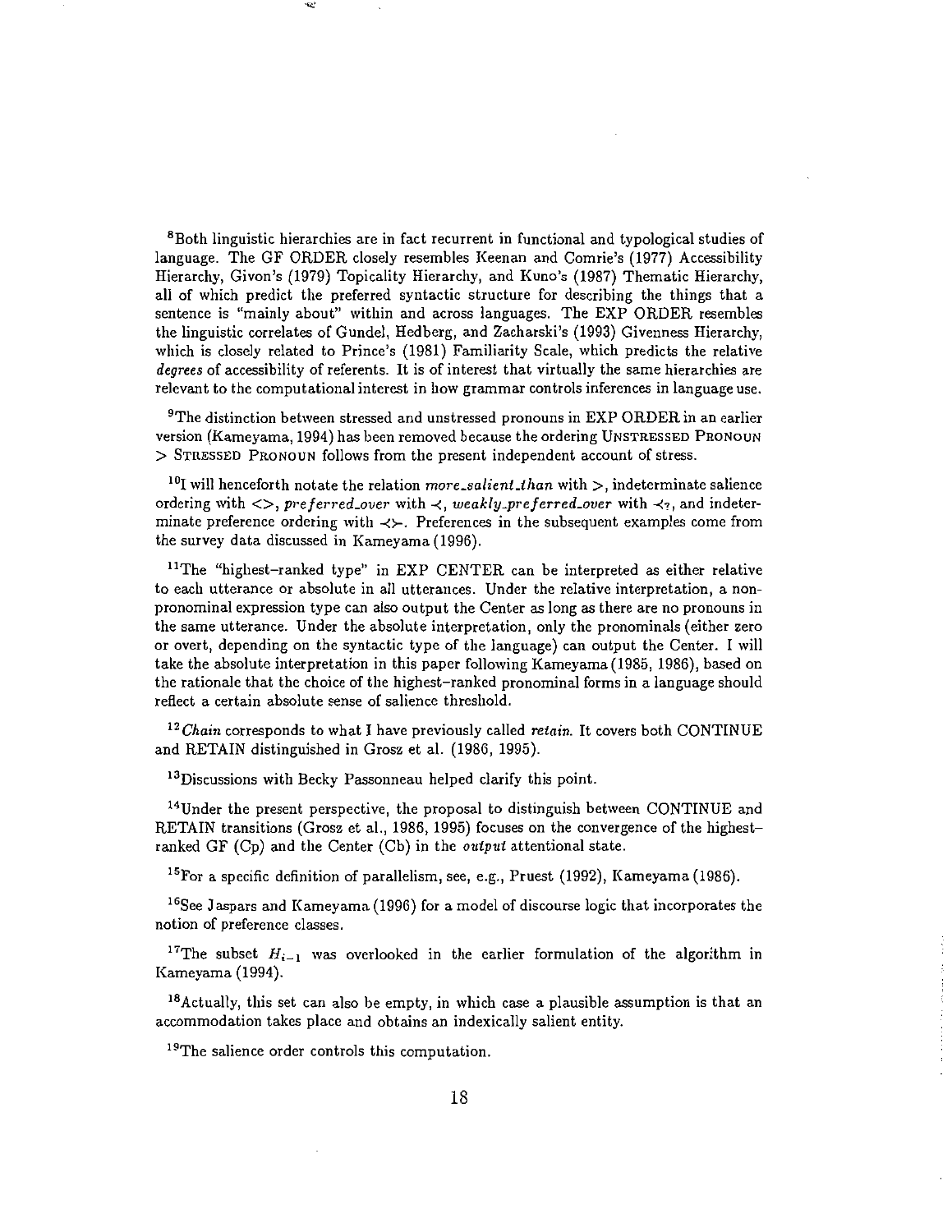$^{20}$ I assume a general sort hierarchy for the domain of individuals as proposed by, e.g., Bosch (1988) and Prevost (1996), to compute the notion of 'a common general class' under which a contrast is established.

#### Acknowledgments

This work was in part supported by the National Science Foundation and the Advanced Research Projects Agency under Grant IRI-9314961 (Integrated Techniques for Generation and Interpretation). I would like to thank Peter Bosch, Elisabet Engdahl, and Hiroshi Nakagawa for helpful comments on an earlier version.

#### **REFERENCES**

- Akmajian, Adrian and Ray Jackendoff. 1970. Coreferentiality and Stress. Linguistic  $In$ *quiry*,  $1(1)$ ,  $124-126$ .
- Bosch, Peter. 1988. Representing and Accessing Focussed Referents. Language and Cognitive Processes, 3(3), 207-231.
- Brennan, Susan, Lyn Friedman, and Carl Pollard. 1987. A Centering Approach to Pronouns. In Proceedings of the 25th Annual Meeting of the Association for Computational Linguistics, 155-162.
- Givon, Talmy. 1979. On Understanding Grammar, Academic Press, New York, NY.
- Grosz, Barbara. 1977. The Representation and Use of Focus in Dialogue Understanding. Technical Report 151, SRI International, Menlo Park, CA.
- Grosz, Barbara. 1981. Focusing and Description in Natual Language Dialogues. In Joshi, Aravind, Bonnie Webber, and Ivan Sag, eds. Elements of Discourse Understanding, Cambridge University Press, Cambridge, England, 85-105.
- Grosz, Barbara, Aravind Joshi, and Scott Weinstein. 1983. Providing a Unified Account of Definite Noun Phrases in Discourse. In Proceedings of the 21st Meeting of the Association of Computational Linguistics, 44-50.
- Grosz, Barbara, Aravind Joshi, and Scott Weinstein. 1986. Towards a Computational Theory of Discourse Interpretation. Unpublished manuscript. The final version appeared as Grosz et al. 1995.]
- Grosz, Barbara, Aravind Joshi, and Scott Weinstein. 1995. Centering: A Framework for Modelling the Local Coherence of Discourse. In Computational Linguistics, 21(2),  $203 - 226.$
- Grosz, Barbara and Candy Sidner. 1986. Attention, Intention, and the Structure of Discourse. Computational Linguistics, 12(3), 175-204.
- Gundel, Jeanette, Nancy Hedberg, and Ron Zacharski. 1993. Cognitive Status and the Form of Referring Expressions in Discourse. Language, 69(2), 274-307.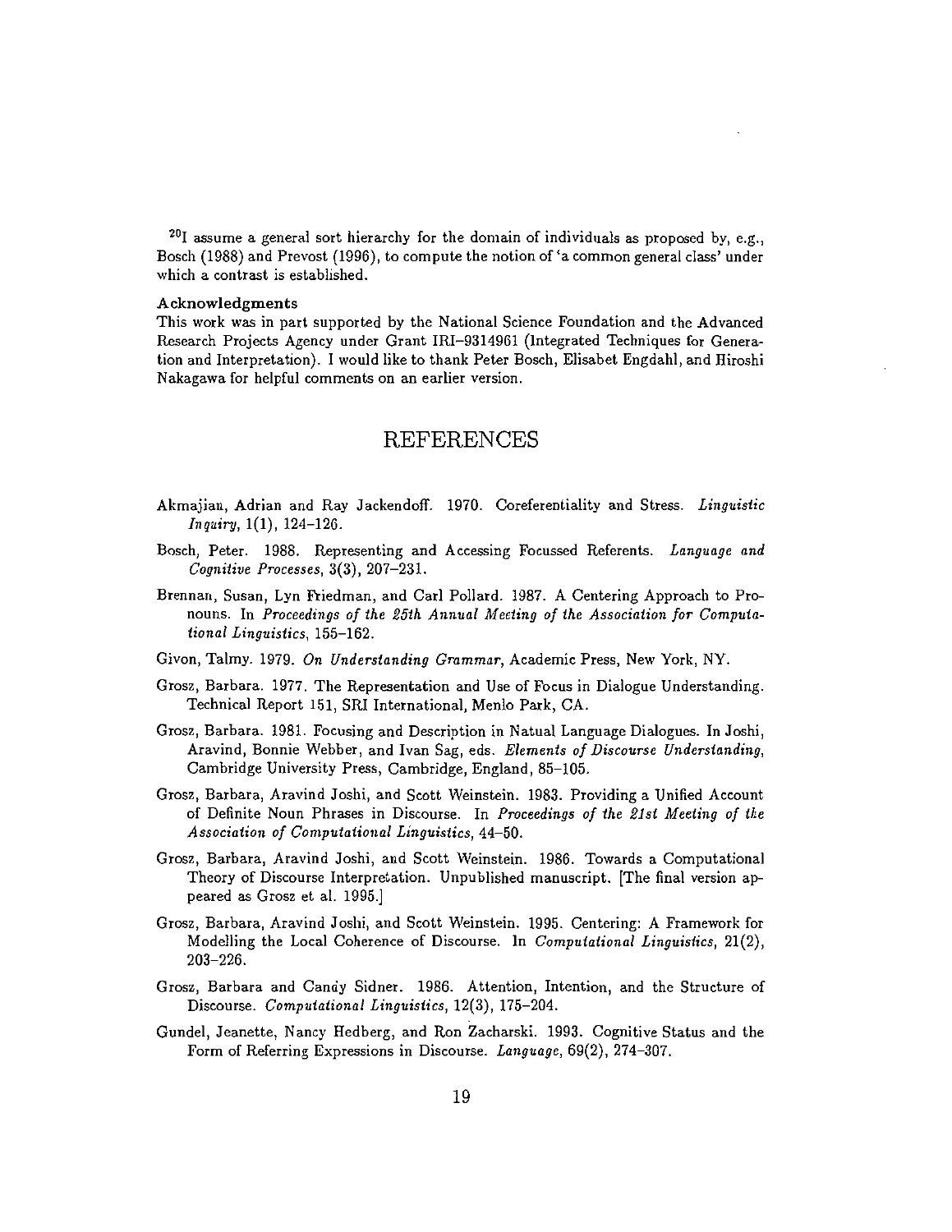- Hirschberg, Julia and Gregory Ward. 1991. Accent and Bound Anaphora. Cognitive Linguistics, 2(2), 101-121.
- Jaspars, Jan and Megumi Kameyama, 1996. Preferences in Dynamic Semantics. In Paul Dekker and Martin Stokhof, eds., Proccedings of the 10th Amsterdam Colloquium, Institute for Logic, Language, and Computation, University of Amsterdam, Amsterdam, 445-464.
- Joshi, Aravind and Steve Kuhn. 1979. Centered Logic: The Role of Entity Centered Sentence Representation in Natural Language Inferencing. In Proceedings of International Joint Conference on Artificial Intelligence, Tokyo, Japan.
- Joshi, Aravind and Scott Weinstein. 1981. Control of Inference: Role of Some Aspects of Discourse Structure  $-$  Centering. In Proceedings of International Joint Conference on Artificial Intelligence, Vancouver, Canada, 385-387.
- Kameyama, Megumi. 1985. Zero Anaphora: The Case of Japanese. Ph.D. Thesis, Stanford University.
- Kameyama, Megumi. 1986. A Property-sharing Constraint in Centering. In Proceedings of the 24th Annual Meeting of the Association for Computational Linguistics, New York, NY, 200-206.
- Kameyama, Megumi. 1994. Stressed and Unstressed Pronouns: Complementary Preferences. In Bosch, Peter and Rob van der Sandt, eds., Focus and Natural Language *Processing.* Institute for Logic and Linguistics, IBM, Heidelberg, 475–484.
- Kameyama, Megumi. 1996. Indefeasible Semantics and Defeasible Pragmatics. In Kanazawa, Makoto, Christopher Piñon, and Henriëtte de Swart, eds., Quantifiers, Deduction, and Context. CSLI, Stanford, CA, 111-138.
- Kameyama, Megumi. To appear. Intrasentential Centering. In Walker, Marilyn, Ellen Prince, and Aravind Joshi, eds., 1997. Centering in Discourse, Oxford University Press, Oxford, England.
- Kameyama, Megumi, Rebecca Passonneau, and Massimo Poesio. 1993. Temporal Centering. In Proceedings of the 31st Meeting of the Association of Computational Linguistics, Columbus, OH, 70-77.
- Keenan, Edward and Bernard Comrie. 1977. Noun Phrase Accessibility and Universal Grammar. Linguistic Inquiry, 8(1), 63-100.
- Kehler, Andrew. 1993. The Effect of Establishing Coherence in Ellipsis and Anaphora Resolution. In Proceedings of the 31st Meeting of the Association of Computational *Linguistics*, Columbus, OH, 62-69.
- Kuno, Susumu. 1987. Functional Syntax, Chicago University Press, Chicago, IL.
- Lakoff, George. 1971. Presupposition and Relative Well-formedness. In Steinberg, Danny and Leon Jakobovits, eds., Semantics: An Interdisciplinary Reader in Philosophy, Linguistics, and Psychology. Cambridge University Press, Cambridge, England.